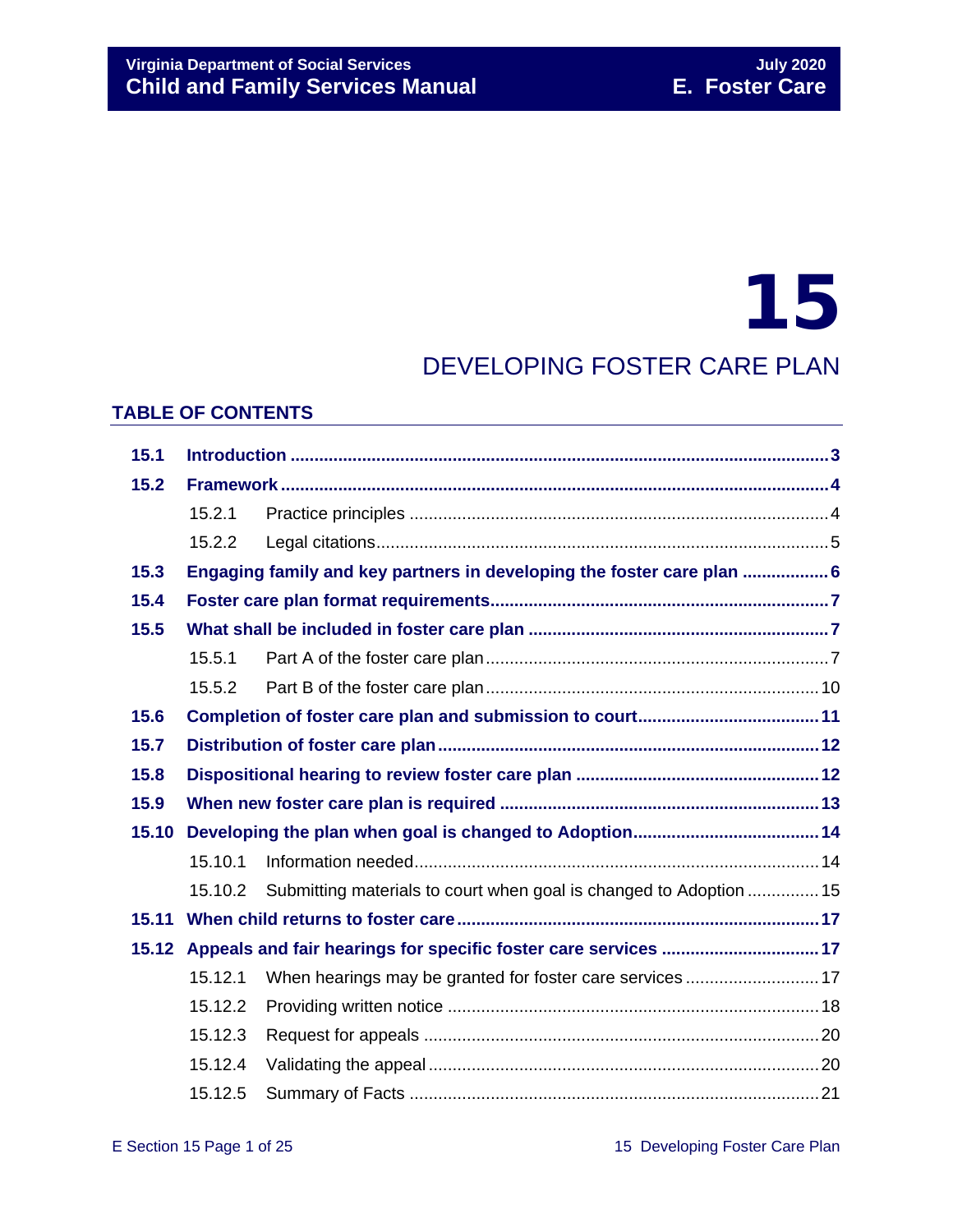### **Virginia Department of Social Services July 2020 Child and Family Services Manual E. Foster Care**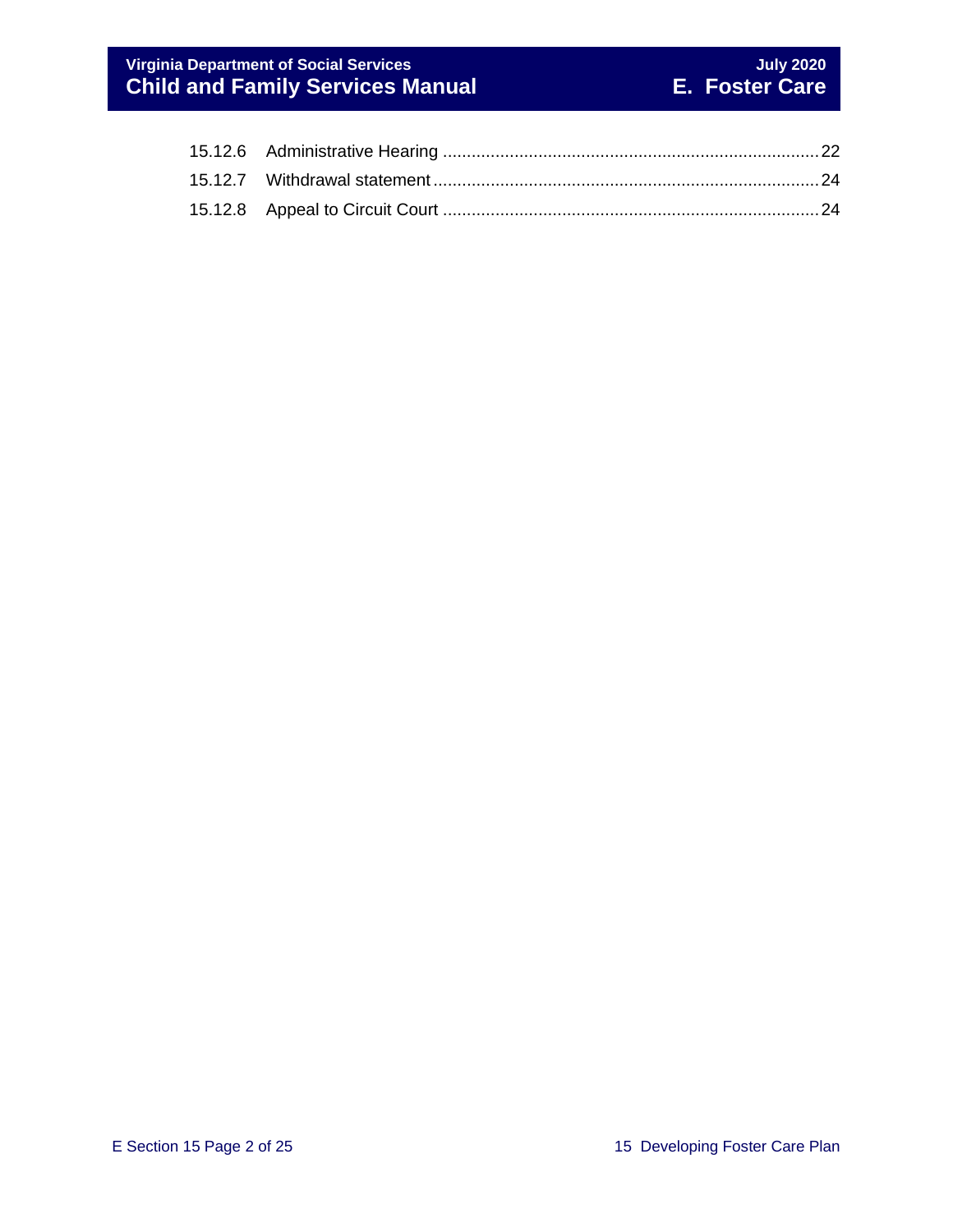## 15 DEVELOPING FOSTER CARE PLAN

### <span id="page-2-0"></span>**15.1Introduction**

The active involvement of parents, prior custodians, relatives, foster and adoptive families, and other significant individuals in developing and implementing service plans with the child or youth, is integral to creating realistic, family and youth-driven plans. When families are fully engaged in these processes, there is increased likelihood that the service and transition plan activities and objectives will be successfully completed.

There shall be a foster care plan for every child in foster care. Federal and state law require that the safety of the child shall be the paramount concern in service planning (§ [16.1-281\)](https://law.lis.virginia.gov/vacode/16.1-281/).

To help children achieve permanency, careful service planning is essential. Service workers provide assistance to families in very complex and often emotionally-laden situations, with unique desired outcomes. Intervening appropriately increases the likelihood of the service worker's interventions helping everyone to accomplish their goals and increasing the child's safety and well-being.

Service planning is fundamental to effectively serving children and families. Good service planning requires a comprehensive assessment as the basis for the plan. It also involves carefully thinking through the best course of action to achieve a goal and requires a series of steps that shall be executed in proper order. The following steps should involve the child, family, and other significant individuals as appropriate:

- Define the problem or need to be addressed.
- Gather and consider comprehensive information to be sure the nature and causes of the problem or need are fully understood, and to identify the strengths and resources available to the child and family to address the problem or need.
- Clarify what needs to be achieved and define concrete ends to be achieved (objectives).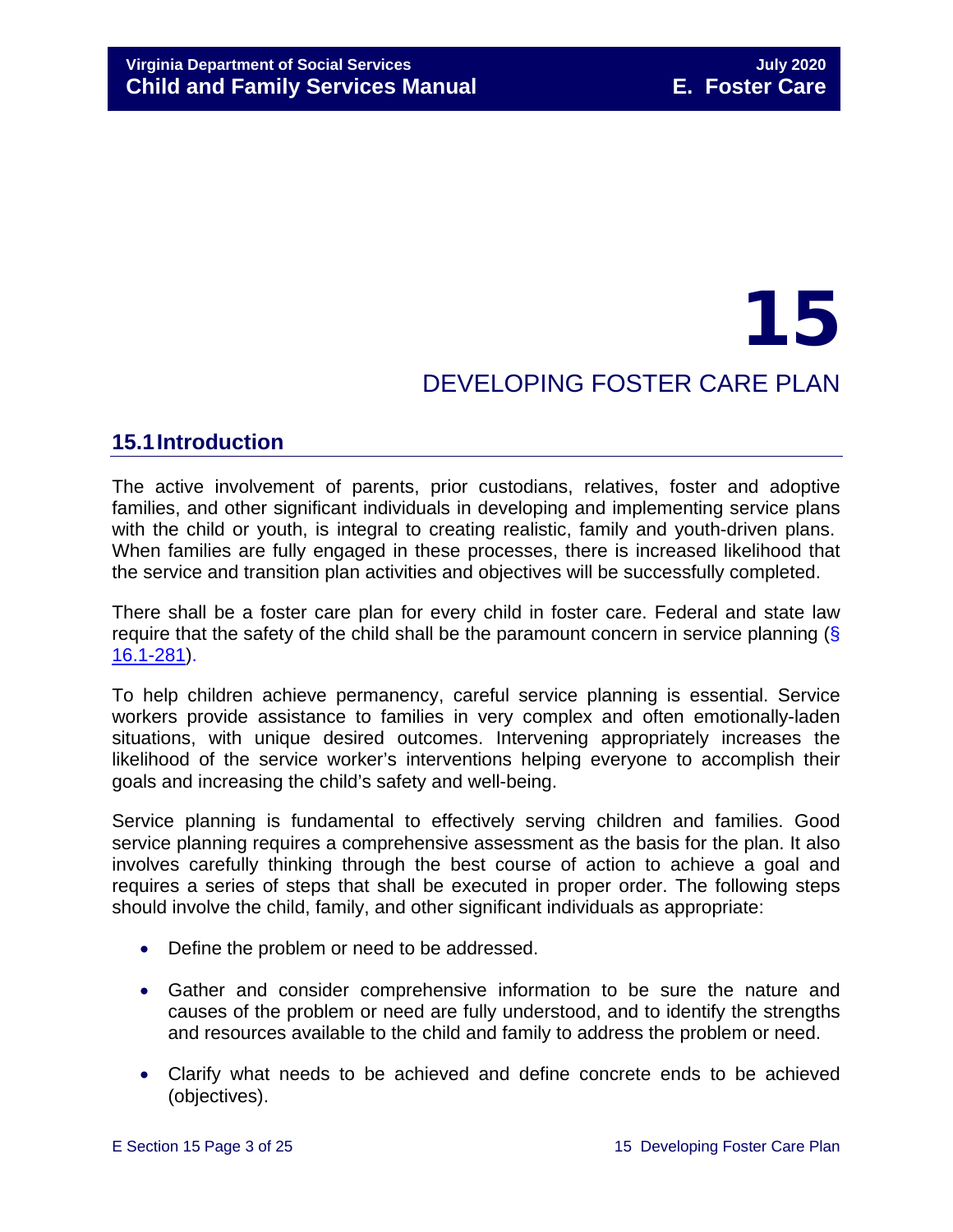- Discuss and consider possible courses of action that could achieve the desired ends and choose the most appropriate actions.
- Identify who will do what, how they will do it, and by when it will be accomplished.
- Regularly assess if the actions are successful and reassess whether the ends, actions, or persons responsible for the actions needs to be changed.

Finally, foster care plans fulfill court requirements, provide necessary documentation, and help ensure program and fiscal accountability.

### <span id="page-3-0"></span>**15.2 Framework**

The local department of social services (LDSS) shall use federal and state legal requirements, and should use sound practice principles and desired outcomes to guide decision making in developing the service plan.

### <span id="page-3-1"></span>**15.2.1 Practice principles**

Three fundamental principles in Virginia's Children's Services System Practice Model provide the philosophical basis and guide practice for decision making on developing service plans:

### **First, we believe in family, child, and youth-driven practice.**

- Children and families will be treated with dignity and respect. The voices of children, youth, and parents are heard, valued, and considered in the decision making regarding safety, permanency, and well-being, as well as in service and educational planning and in placement decisions.
- Each individual's right to self-determination will be respected within the limits of established community standards and laws.
- Family members are the experts about their own families. It is our responsibility to understand children, youth, and families within the context of their own family rules, traditions, history, and culture.
- We engage families in a deliberate manner. Through collaboration with families, we develop and implement creative, individual solutions that build on their strengths to meet their needs. Engagement is the primary door through which we help youth and families make positive changes.

Ĩ.

<span id="page-3-2"></span><sup>1</sup> Adapted from: Rycus, J.S. and Hughes, R.C.; "Field Guide to Child Welfare: Case-planning and Family-centered Casework" Vol. II; Child Welfare League of America, 1998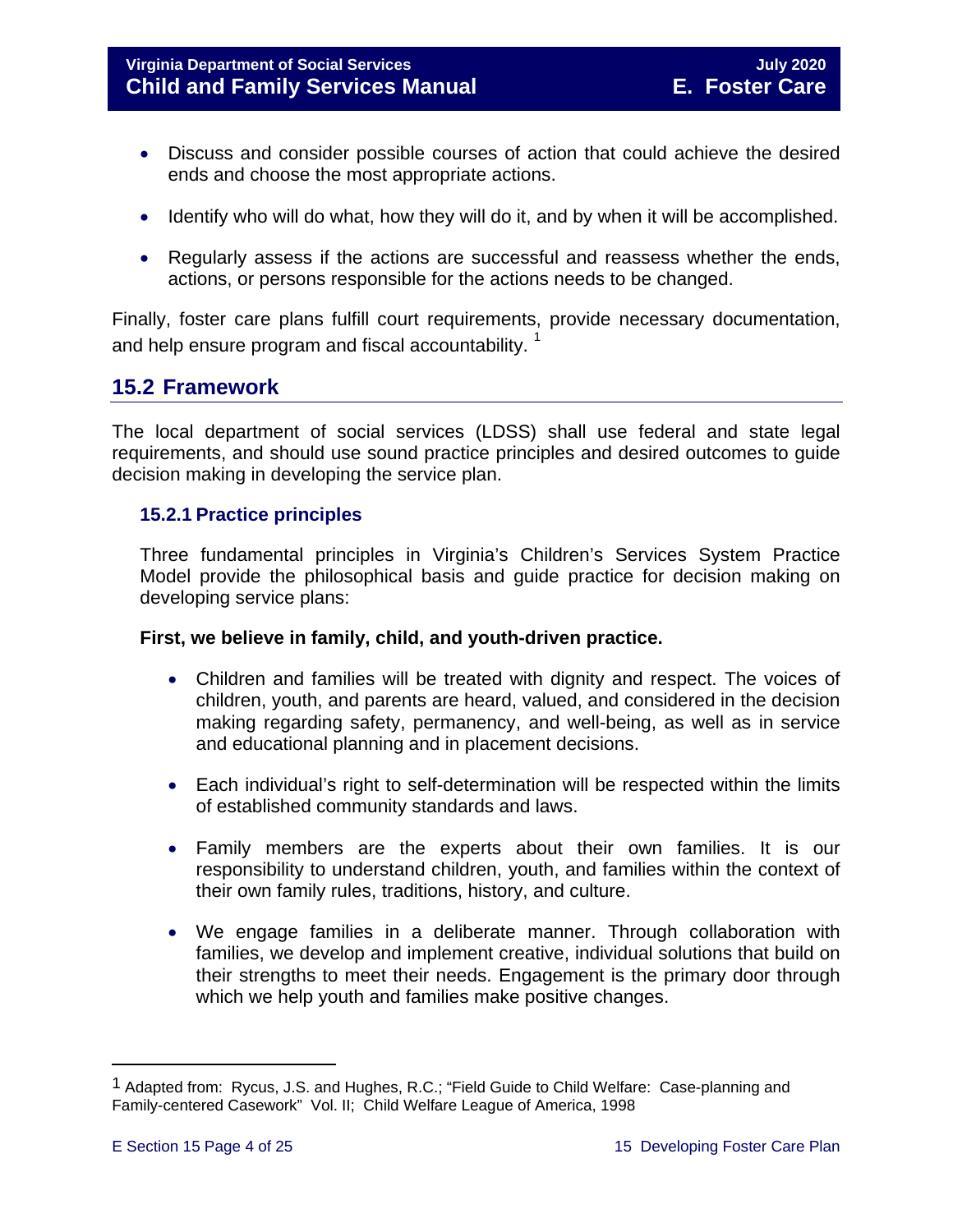**Second, we believe in partnering with others to support child and family success in a system that is family-focused, child-centered, and communitybased.** 

• We are committed to working across agencies, stakeholder groups, and communities to improve outcomes for the children, youth, and families we serve.

### **Third, we believe that how we do our work is as important as the work we do.**

• As we work with children, families, and their teams, we clearly share with them our purpose, role, concerns, decisions, and responsibility.

### <span id="page-4-0"></span>**15.2.2 Legal citations**

The legal framework and specific requirements for developing service plans are delineated in federal and state law. See the law for complete language by clicking on the citation.

• **Requiring foster care plan** 

o§ [16.1-281](https://law.lis.virginia.gov/vacode/16.1-281/)

• **Involving parents in the foster care plan** 

o§ [16.1-281](https://law.lis.virginia.gov/vacode/16.1-281/)

• **Involving the child in the foster care plan** 

o§ [16.1-281](https://law.lis.virginia.gov/vacode/16.1-281/)

• **Developing a youth-directed transition plan** 

o[Social Security Act, Title IV, § 475 \(5\) \(H\) \[42 USC 675\]](http://www.ssa.gov/OP_Home/ssact/title04/0475.htm)

• **Providing for family and foster parent participation in the family assessment and planning team (FAPT)** 

 $\circ$ § [2.2-5208](https://law.lis.virginia.gov/vacode/2.2-5208/)

• **Components of the foster care plan** 

o[Social Security Act, Title IV, § 475 \(1\) \[42 USC 675\]\)](http://www.ssa.gov/OP_Home/ssact/title04/0475.htm).

o§ [16.1-281](https://law.lis.virginia.gov/vacode/16.1-281/)

• **Foster care plan sent by court**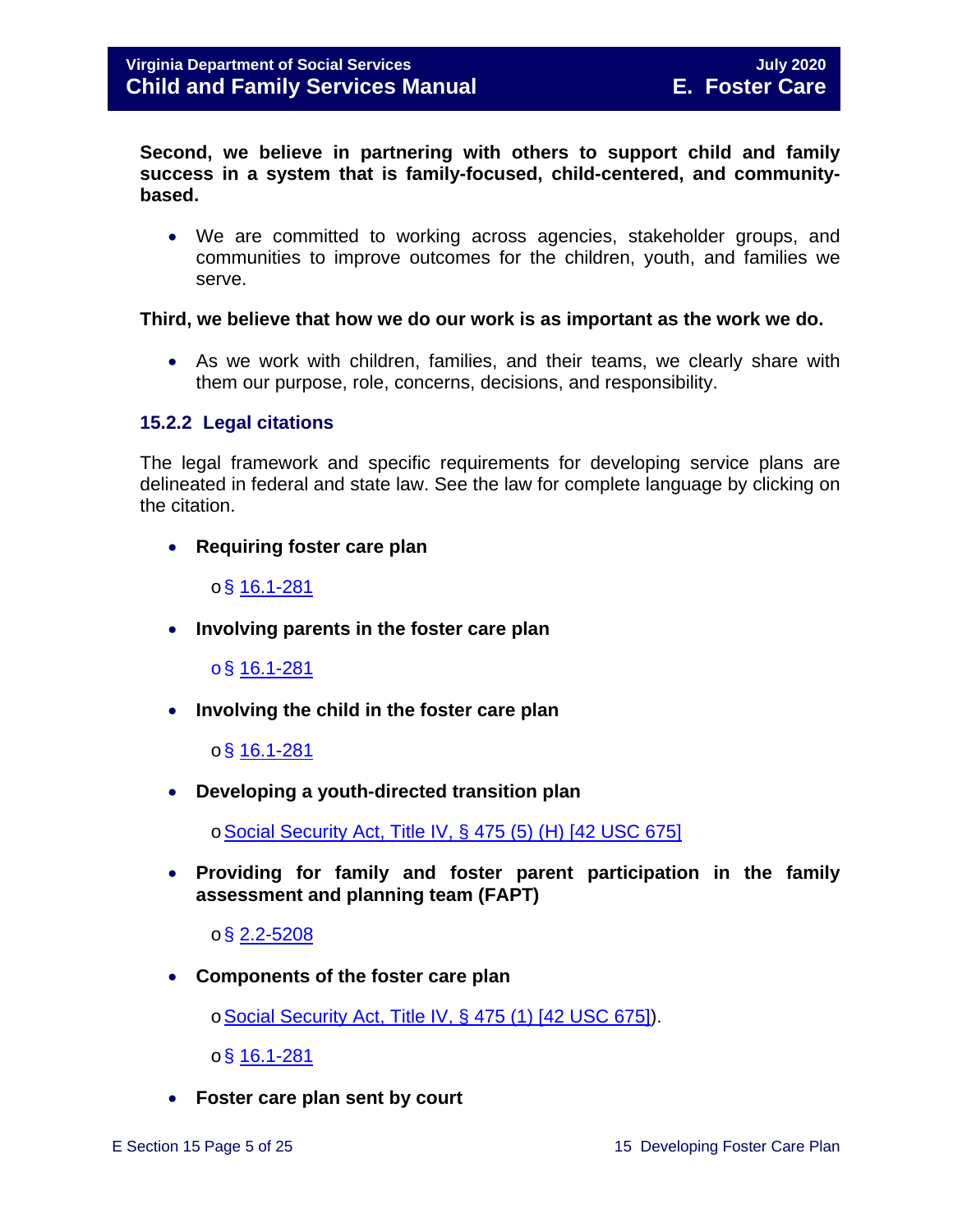### $\circ$ § [16.1-281](https://law.lis.virginia.gov/vacode/16.1-281/)

• **Hearing by court to review and approve plan** 

### o§ [16.1-281](https://law.lis.virginia.gov/vacode/16.1-281/)

### <span id="page-5-0"></span>**15.3Engaging family and key partners in developing the foster care plan**

The service worker responsible for case management shall involve the parents or prior custodians in developing the foster care plan by conducting a family partnership meeting (FPM). The service worker shall also involve a child who is 14 years of age or older in the development of the plan and, at the option of the child, up to two (2) members of the planning team who are chosen by the child and are not the service worker or foster parent. A child who is under 14 years of age may be involved in the development of the plan if such involvement is consistent with the best interest of the child.  $(*§* 16.1-281).$  $(*§* 16.1-281).$ 

The service worker shall also involve the foster and adoptive parents in service planning, as well as family members and other individuals identified by the child or family as significant to them and whose presence in the service planning meetings they desire. The service worker should attempt to involve other service providers and agencies that are involved with the child and family.

Actively engaging the child, family members, and other significant individuals leads to service plans and decisions that are more individualized and relevant to the family, thus increasing the likelihood of implementation and creating more opportunity for lasting change (see [Section 2.6\)](https://fusion.dss.virginia.gov/Portals/%5bdfs%5d/Files/DFS%20Manuals/Foster%20Care%20Manuals/Foster%20Care%20Manual%2007-2020/section_2_engaging_the_child_family_and_significant_adults.pdf#page=13). Family members and other individuals who have significant relationships with the child and family may be able to provide important resources and supports for inclusion in the service plan (see [Section 2.4\)](https://fusion.dss.virginia.gov/Portals/%5bdfs%5d/Files/DFS%20Manuals/Foster%20Care%20Manuals/Foster%20Care%20Manual%2007-2020/section_2_engaging_the_child_family_and_significant_adults.pdf#page=8).

Parents do not have to be included in the foster care plan when parental rights have been terminated or the LDSS has made diligent efforts to locate the parent(s) and such parent(s) cannot be located  $(\S 16.1-281)$  $(\S 16.1-281)$ .

The service worker may refer the child and family to the Family Assessment and Planning Team (FAPT) for assistance in identifying their strengths, needs, services, and resources. The service worker's decision to refer a case to the FAPT should be guided by local Community Policy and Management Team (CPMT) procedures for referral.

When developing the foster care plan, the LDSS shall inform, in writing, individuals who are recipients of a service in the foster care plan and individuals who are requesting a service in the plan of their right to appeal the denial of specific foster care services as defined in [Section 15.12.1,](#page-16-2) or the delay of a decision regarding such foster care services, that are delineated in the foster care plan and approved by the court. If the service is not in an approved service plan, then the denial is not an appealable denial of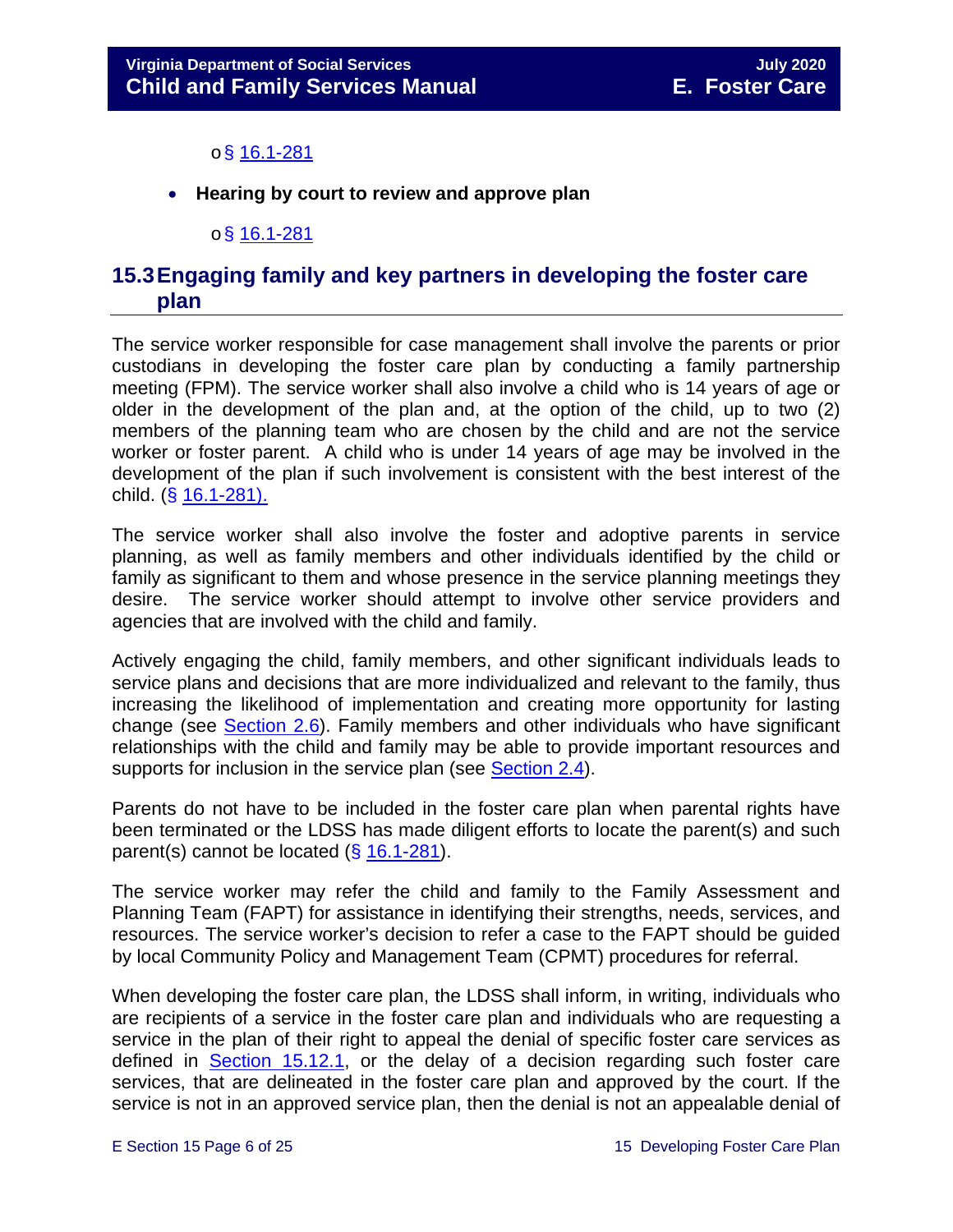a claim for foster care services. The LDSS shall inform the individual that the LDSS will mail the individual written notice at least ten (10) days before any action to discontinue, terminate, suspend, or change such foster care services. The individual may request a hearing within thirty (30) days of their receiving written notice of the denial. See Section [15.12.2](#page-17-1) on providing written notice.

### <span id="page-6-0"></span>**15.4Foster care plan format requirements**

The LDSS shall complete the Foster Care Plan in OASIS. The LDSS may use the Individual Family Service Plan (IFSP) developed by the FAPT if the plan meets the requirements of the Foster Care Plan listed in the following sections and is accepted by the court as a substitute  $(\S 16.1-281)$  $(\S 16.1-281)$ .

### <span id="page-6-1"></span>**15.5What shall be included in foster care plan**

The foster care plan should describe the complement of services and supports required to achieve the permanency goal for the child. The plan should address the unique needs of the child and family and should build upon their strengths, resources, and natural supports, as identified through the comprehensive child and family assessment process (see [Section 5\)](https://fusion.dss.virginia.gov/Portals/%5bdfs%5d/Files/DFS%20Manuals/Foster%20Care%20Manuals/Foster%20Care%20Manual%2007-2020/section_5_conducting_child_and_family_assessment.pdf). Services should be for a planned period of time to meet specific needs.

The foster care plan shall directly address any needs or conditions that led to the placement of the child as described in the Child Protective Services Safety Assessment and the Foster Care Initial Assessment as needing remediation. It shall also describe appropriate services and supports that will be offered to the child in foster care and his or her family to address these needs. These services and supports shall be documented in the child's foster care plan or Individual Family Service Plan (IFSP).

The Code of Virginia ( $\S$  [16.1-281\)](https://law.lis.virginia.gov/vacode/16.1-281/) and federal law describe the requirements for the foster care plan.

### <span id="page-6-2"></span>**15.5.1 Part A of the foster care plan**

Part A shall include:

- The reason the child came into care and why placement is needed.
- The services offered to prevent removal of the child from the home of the birth parents/prior custodian.
- The child's situation at the time of placement in relation to the child's family. If the child has been placed in a foster family home or child-care institution a substantial distance from the home of the parent(s), or in a different State, the service plan shall explain the reasons why such a placement is appropriate and is in the best interests of the child;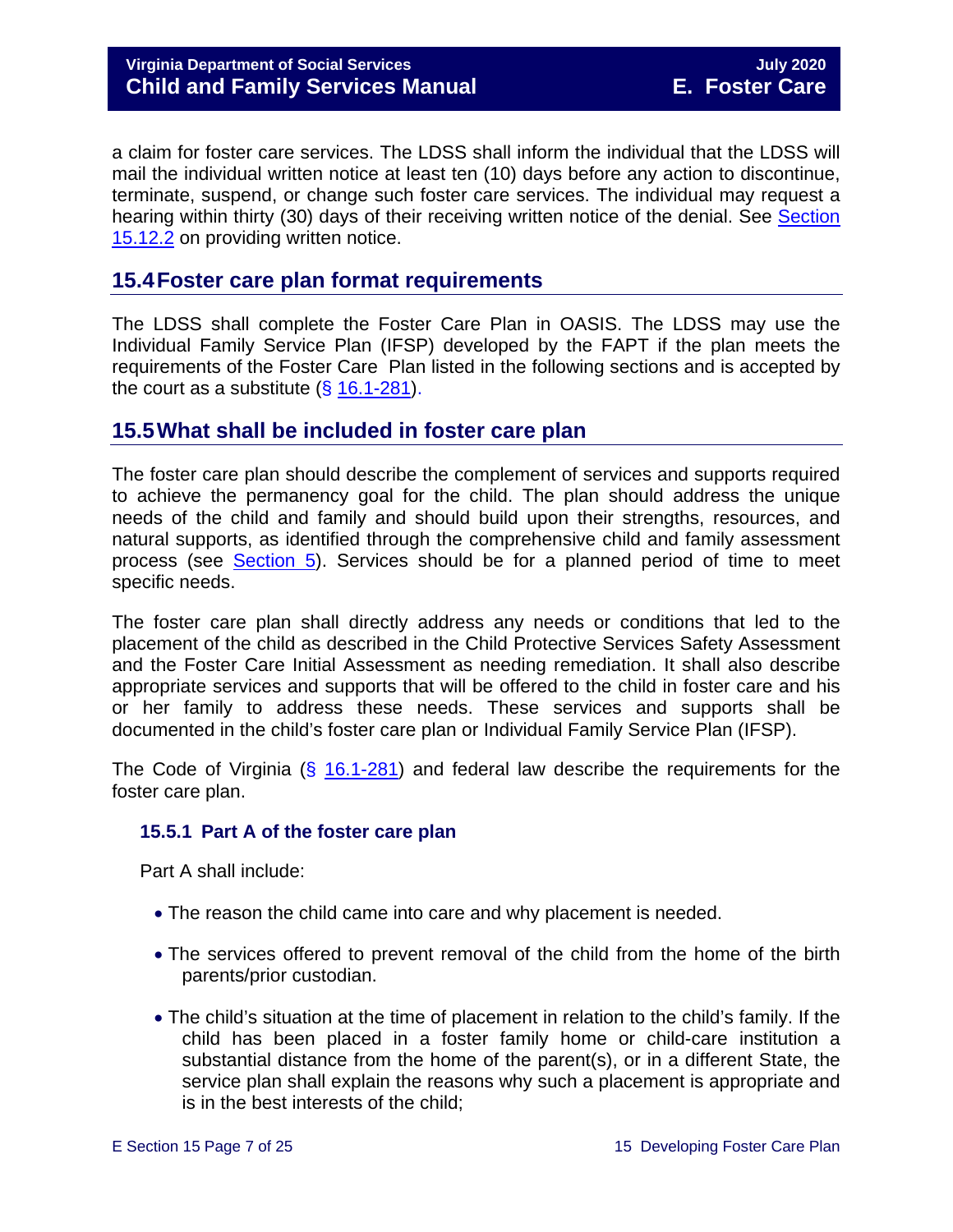- oAssurances that if the child has been placed in foster care in a State outside the state in which the his parent(s) are located (usually this will be Virginia), an agency caseworker on the staff of the Virginia LDSS, or the State in which the child has been placed, or of a private agency under contract with Virginia, visits the child and submits a report on the visit to the State where the home of the child's parent(s) is located;
- The appropriateness of the foster care goal and all services provided to the child, family and foster parents as they relate to the reasons the child entered care and the services provided to enhance the child's safety and well-being while in care.
- The most current and accurate information available regarding the child's education status shall be documented in the education screens in OASIS and a printed Education Report shall be attached to the child's foster care plan. The child's education report includes:
	- o The child's state testing identifier (STI) Number
	- o The child's current school, address, and grade
	- o The child's current school performance and whether the child has an Individualized education plan or 504 plan.
	- o Information regarding the Best Interest Determination meeting.
- The most current and accurate information available regarding the child's health shall be documented in the health information screens in OASIS and a printed Health Report shall be attached to the child's foster care plan. The Health Report is based on all available health assessments, evaluations, and reports by qualified health care professionals who are knowledgeable of the child's health and/or health history. The Health Report includes:
	- o Child's current health status:
		- Whether the child's immunizations are up-to-date as of the child's last medical appointment. If the immunizations are not current, describe actions being taken so they are current.
		- Child's current health status and conditions.
	- o The names, addresses, and phone numbers of the child's current health care providers, including all medical, specialty, pharmacy, dental, mental health, substance abuse, clinic, urgent care, emergency room, and hospital providers, as appropriate.
	- o The child's medications, including psychotropic medications.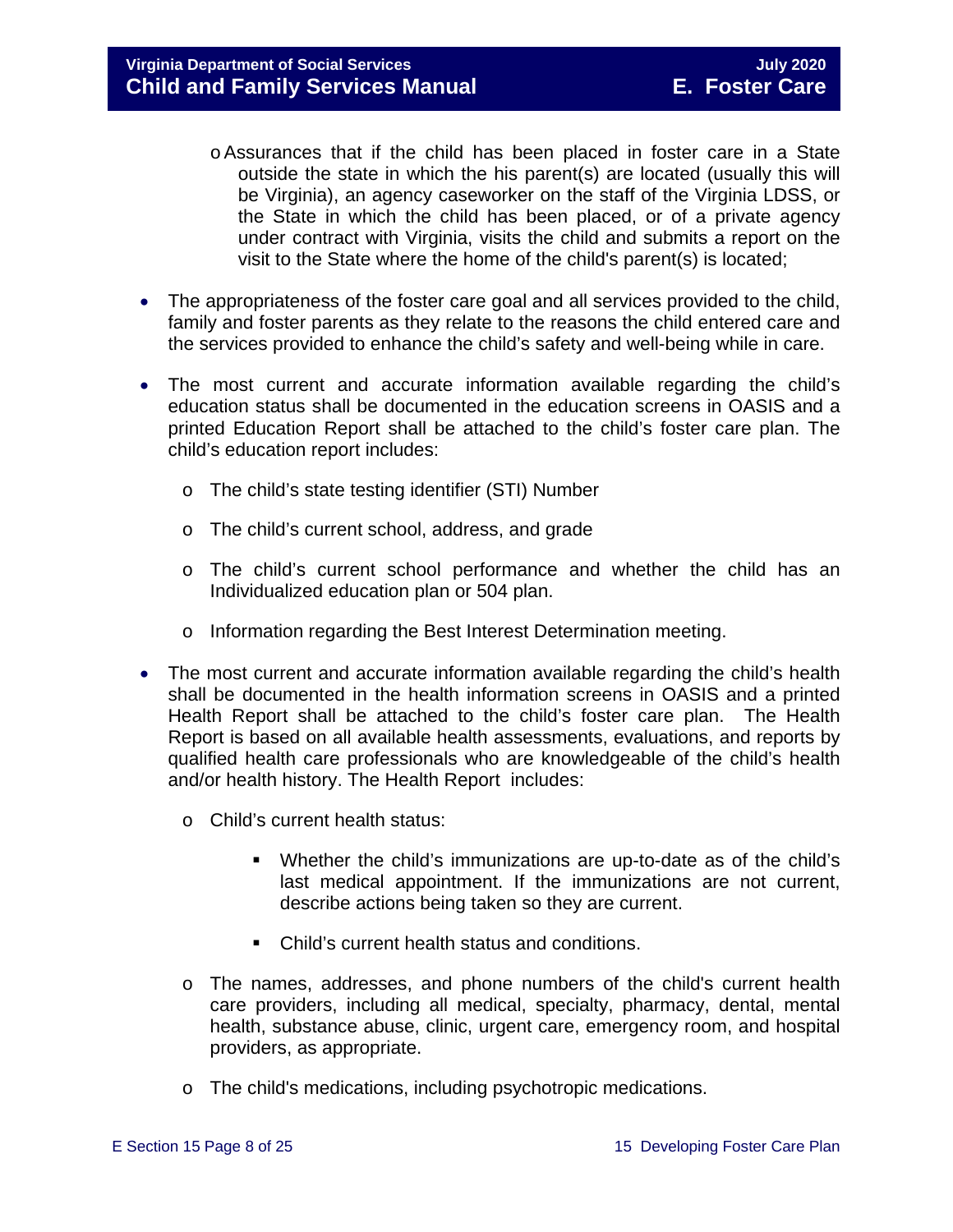- o List of other health information in the child's case record, including a record of the child's immunizations.
- o Any other relevant health information concerning the child.
- The nature of the placement or placements that will be provided the child. This shall include a description of the type of home or facility in which the child is to be placed.
- A discussion of the appropriateness of the placement and how the placement will provide a safe environment for the child. This should also include decisions made during the FPM, efforts made to place the child with extended family members, efforts made to place the child in the least restrictive (most family like) setting available that is in the best interest of the child and can meet any special needs of the child, and the efforts made to place the child in close proximity to the parent's home.
- A discussion regarding normalcy and how it is being implemented specific to the child [\(see section 6.8\)](https://fusion.dss.virginia.gov/Portals/%5bdfs%5d/Files/DFS%20Manuals/Foster%20Care%20Manuals/Foster%20Care%20Manual%2007-2020/section_6_placement_to_achieve_permanency.pdf#page=26).
- A discussion of how any court orders in respect to this child were carried out.
- The needs that should be met to achieve the goal for the child. Needs should be identified for the child, the birth parents/prior custodians, and foster parents.
- A plan for visitation between the child and parent/prior custodians. If siblings are separated, a plan for visitation and communication with siblings shall also be included. The visitation or communication plan should take into account the wishes of the child. The foster care plan should include specific objectives for parents including frequency and location of visits and expected observations that would demonstrate adequate parenting and state any restrictions or limitations to the visits or communications. The communications may include, but are not limited to, face-to-face visits, telephone calls, and email correspondence.
- The permanency goal selected for the child and family including the rationale as to why this goal is selected.
- A concurrent permanency plan selected for the child and the needs and services related to achieving the concurrent goal.
- The program, care, services, and support which will be offered and a discussion of how these services will meet the specific needs of the child, parents/prior custodian, and foster parents. For teens 14 or over, the specific independent living services to meet the needs of the youth to assist the youth,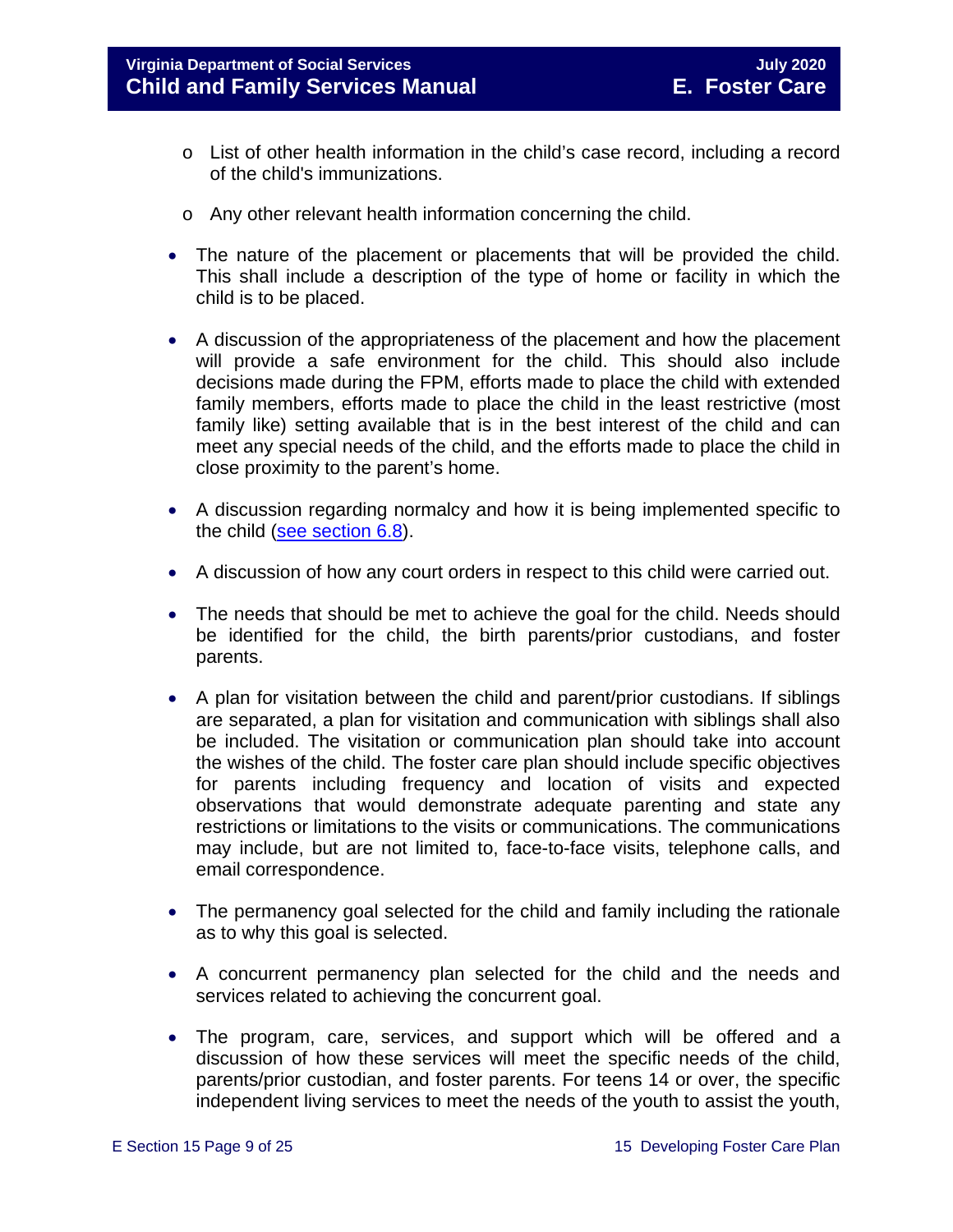family, and foster family or care provider in the youth's transition to independence. A copy of the youth's transition plan shall also be printed and attached to the foster care plan.

- Prior to and within the 90 days prior to the older youth turning age 18 or discontinuing foster care services, the LDSS, and other individuals as appropriate, will offer assistance to the youth to update his foster care plan, or independent living services and transition plan that is attached to the foster care plan, focusing specifically on the independent living services, skills, and resources the youth will need to transition from foster care and become selfsufficient and independent. The LDSS shall allow and assist the youth in directing the development of the updated plan and shall include all the information deemed necessary by the youth and consistent with the youth's need for safety and well-being.
- Target dates for completion of the services provided to the child, the parents/prior custodians, and foster parents.
- Responsibilities, including conduct and support, which will be sought from the parents or prior custodians, including target dates for completion.
- Responsibilities assigned to the child, foster parents, adoptive parents, or other provider with target dates for completion.
- The projected date for goal achievement.
- Description of how the child, parents or prior custodians, foster parents or other providers, and any additional individuals who are part of the child's or family's social support network were involved in the planning process. If the child and parents/prior custodians were not involved, the reasons shall be explained.
- Information on an individual's right to appeal LDSS decisions on specific services and placement in the foster care service plan approved by the court as defined in [Section 15.12.1.](#page-16-2)

### <span id="page-9-0"></span>**15.5.2 Part B of the foster care plan**

A separate section of the foster care plan or the IFSP shall be completed when the child cannot be returned to the parents or prior custodians within a practicable time (§ [16.1-281\)](https://law.lis.virginia.gov/vacode/16.1-281/). Additional information on permanency efforts may also be documented in this section of the foster care plan.

Complete Part B of the foster care plan form, based on the goal for the child. Describe fully the reasons the child cannot return home within a practicable time, consistent with the child's best interests.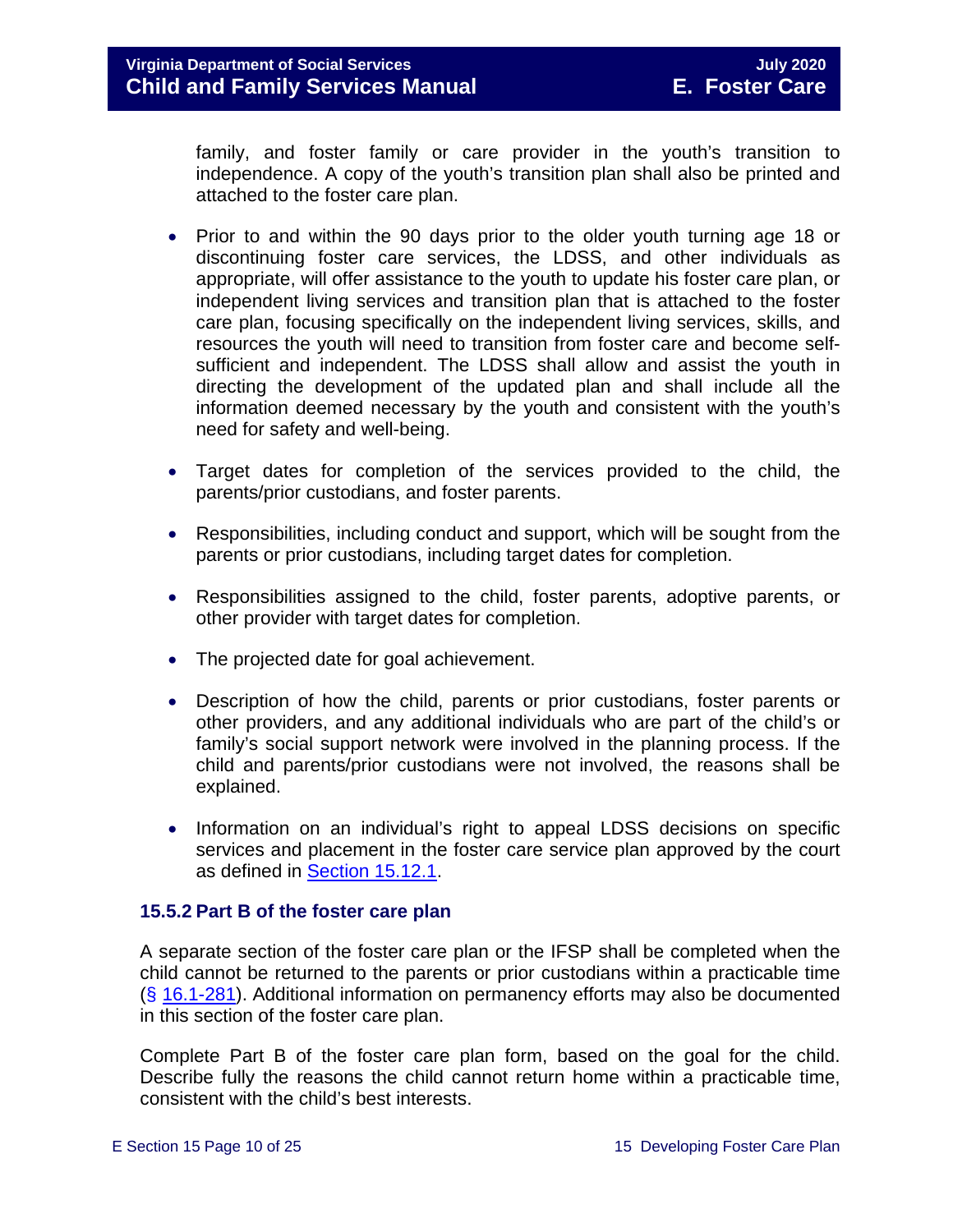- Describe the opportunities and plans for achieving the following goals and the reasons these goals are or are not feasible:
	- oAchieving Adoption within the shortest practicable time.
	- oAchieving Placement with Relatives if a subsequent transfer of custody is planned.

If the goals of Return Home, Adoption, or Placement with Relatives with a subsequent custody transfer are not feasible, and the child is 16 years of age or older, the reasons have been described for one of the following:

- Explain why Permanent Foster Care is the plan for the child, describing the significant relationship with the foster parent(s) and how the child's needs will be met on a long-term basis;
- Explain why Another Planned Permanent Living Arrangement is the plan for the child, describing the child's severe, chronic, and disabling condition that is emotional, physical, or neurological in nature and that requires long-term residential treatment of six (6) months or longer. Explain why all other goals have been ruled out.

### <span id="page-10-0"></span>**15.6 Completion of foster care plan and submission to court**

A full foster care plan on all children shall be completed in OASIS and, if the IFSP is used, it shall be filed in the case record. The foster care plan shall be completed:

- Within 45 days of custody/placement (whichever comes first) of a child through court commitment, non-custodial foster care agreement, or a permanent entrustment agreement; or
- **Within 30 days** of signing a temporary entrustment for a placement of 90 days or more; the plan is the basis for requesting court approval of the entrustment.

The completed foster care plan shall be submitted to court within 45 days of custody or placement, unless the child:

- Is living in his own home.
- Is in an adoptive placement.
- Has had a plan previously filed with the court as a result of the agency's seeking court approval of a temporary entrustment or non-custodial foster care placement.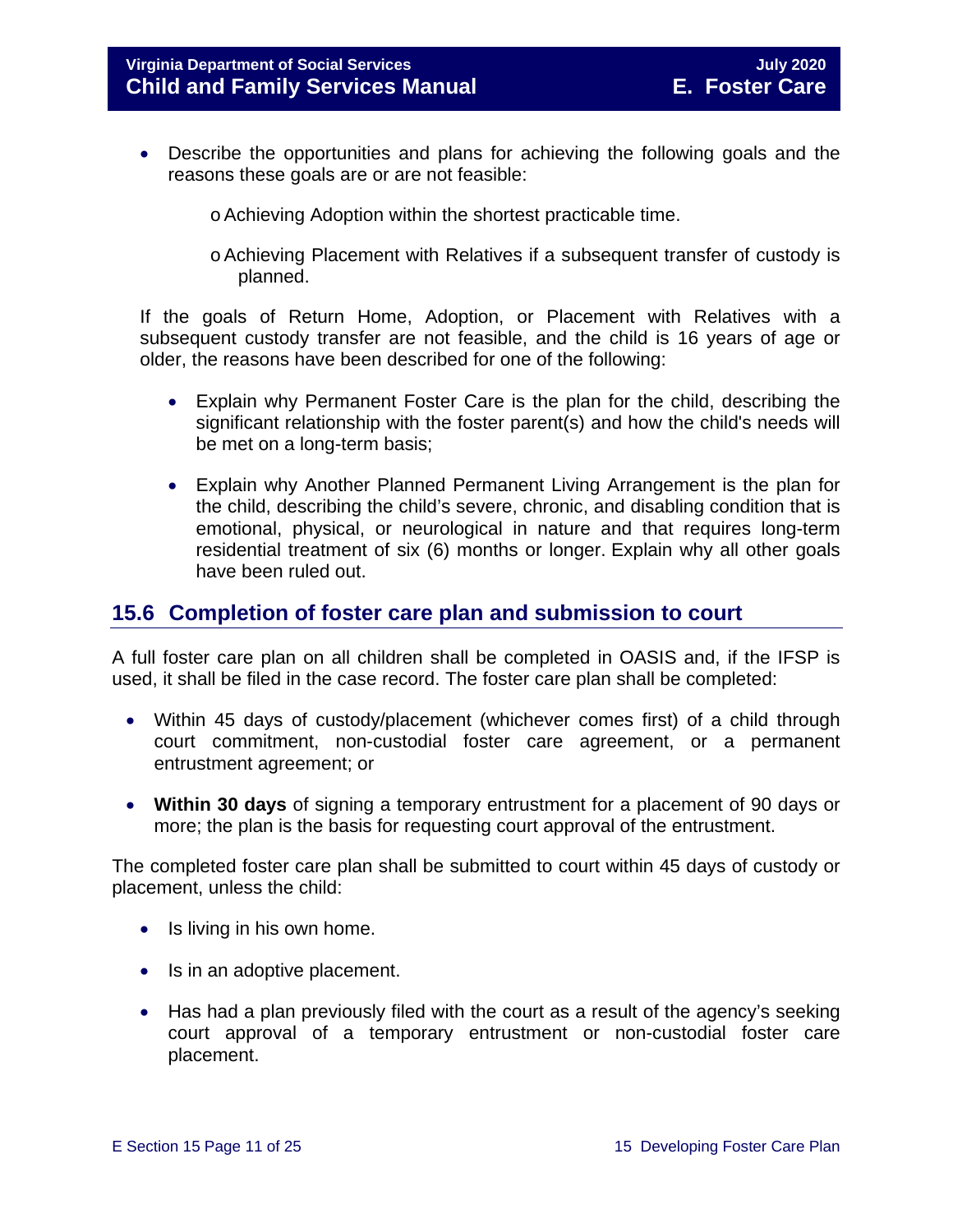### **Virginia Department of Social Services** Manual Communication Communication Communication Communication Communication **Child and Family Services Manual E. Foster Care**

The judge may extend the time for submitting the foster care plan to the court an additional 60 days. The LDSS shall still have a completed foster care plan in the record within the 45 days of placement to comply with federal regulations.

For a temporary entrustment of 90 days or more, the plan shall be submitted to the court **within 30 days** of signing the agreement.

### <span id="page-11-0"></span>**15.7 Distribution of foster care plan**

The worker submits the foster care plan transmittal with the names and addresses of the following individuals along with a copy of the entire foster care plan to the court. The court is responsible for forwarding the plan to:

- The attorney (GAL) for the child.
- The child's parent(s) or any other person standing in loco parentis, unless they have been permanently relieved of the care and custody of the child.
- Other persons the court deems appropriate, such as the court appointed special advocate.

A copy of the foster care plan, including the section describing why a child cannot be returned home (Part B of the foster care plan as described in [Section 15.5.2\)](#page-9-0) is sent by the court to the foster and/or adoptive parent. The LDSS shall send a copy of the foster care plan to the new placement provider, when a placement changes.

### <span id="page-11-1"></span>**15.8 Dispositional hearing to review foster care plan**

The court will review and approve the plan at the dispositional hearing occurring within 60 days of when the child entered foster care. If a child is entrusted, the court will approve the plan at the hearing when the entrustment agreement is approved. This hearing is considered to be the first opportunity for the foster care plan to be heard in court and, therefore, it is the first time that the status of the case is reviewed in court.

The court and the LDSS shall make reasonable efforts to ensure that parents and foster and adoptive parents receive notice of the dispositional hearing. In addition, the transmittal submitted to the court with the foster care plan shall include the names and addresses of foster and pre-adoptive parents and relative caregivers who are to receive notification by the court of the date of the hearing and of their right to be heard. The status of each foster care case shall be reviewed no less than once every six (6) months by a court or an administrative review (Social Security Act, Title IV, § 475 (5) (b) [\[42 USC 675\]\)](http://www.socialsecurity.gov/OP_Home/ssact/title04/0475.htm). These periodic reviews shall occur on a time frame that begins on the date the child is determined to have entered foster care (see [Section 3.3\)](https://fusion.dss.virginia.gov/Portals/%5bdfs%5d/Files/DFS%20Manuals/Foster%20Care%20Manuals/Foster%20Care%20Manual%2007-2020/section_3_entering_foster_care.pdf#page=3).

This same section of federal law also requires that "notice and an opportunity to be heard shall be given to foster parents, pre-adoptive parents, and relative caregivers."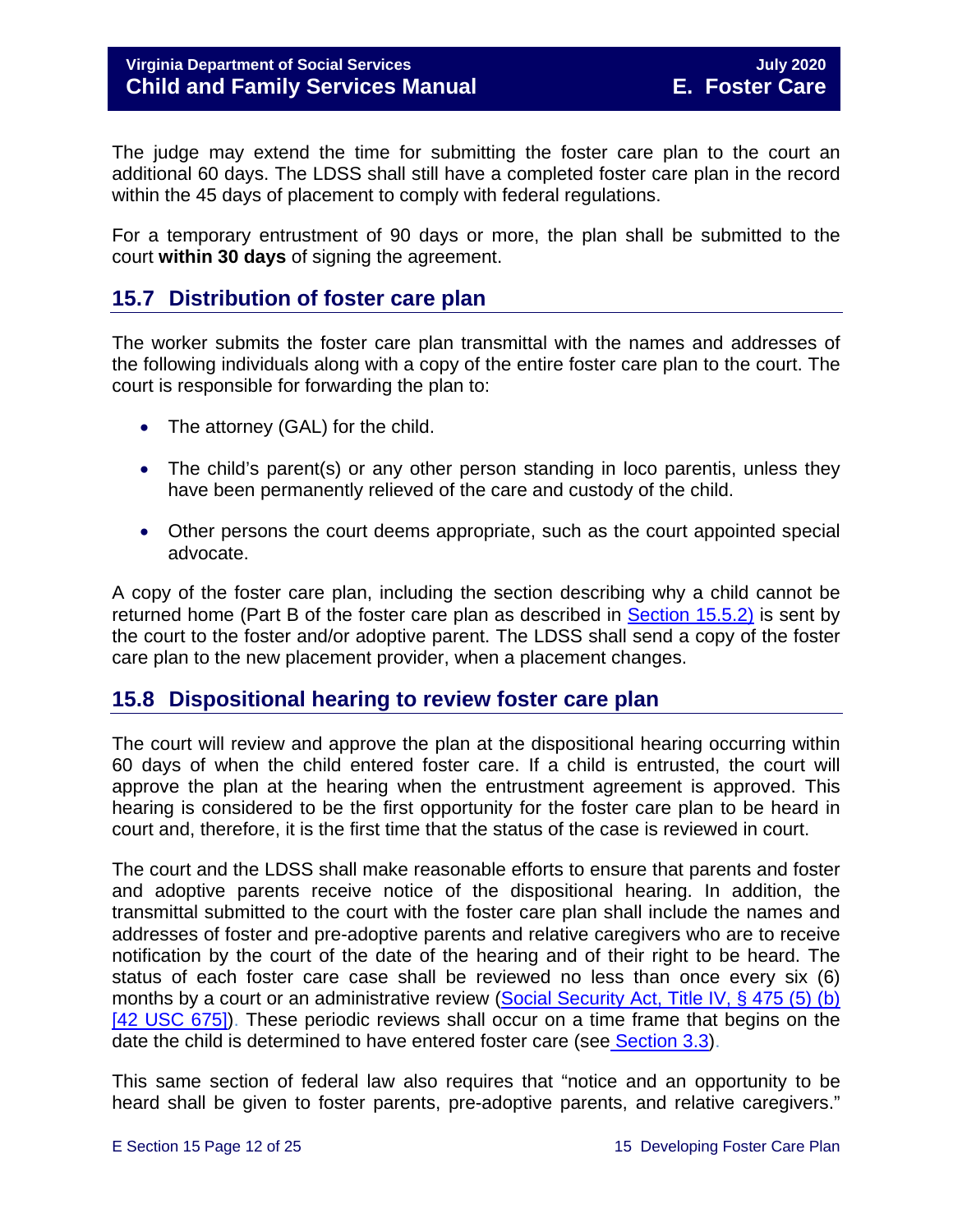The service worker should provide and discuss with these individuals a copy of the brochure [Adoption and Safe Families Act: Applying the Notice and Right to Be Heard](http://www.courts.state.va.us/courtadmin/aoc/cip/resources/asfa_brochure_web.pdf)  [Provision in Virginia's Juvenile and Domestic Relations District Courts.](http://www.courts.state.va.us/courtadmin/aoc/cip/resources/asfa_brochure_web.pdf) This brochure explains the requirements of timely notice and opportunity to be heard in six month review hearings and permanency hearings held with respect to the child in their care. It explains they do not have the right to standing as a party to the case.

The LDSS shall complete the Foster Care Transmittal Form (DC-552) and shall include the name and contact information of the foster and adoptive parent on the form where indicated. The foster and adoptive family may be present in court for the review of the foster care plan. However, they will be excluded from the courtroom for that part of the hearing regarding the allegations of abuse and neglect.

At this hearing, the foster care review hearing date is set to occur within four (4) months and appropriate individuals including foster, adoptive, and foster and adoptive parents are provided notice to attend the hearing.

Because of the requirement to hold a permanency planning hearing 12 months after placement, parents should be informed no later than the dispositional hearing of:

- What the LDSS expects of them.
- The importance of assisting in developing and cooperating with the foster care plan requirements.
- The existence of a concurrent permanency plan goal and rationale for such a goal should the child not be able to return home.
- The length of time they have to make changes necessary for the return of their child(ren).

### <span id="page-12-0"></span>**15.9 When new foster care plan is required**

After the initial foster care plan is developed, a new plan is required:

- As a result of a change in goal (this plan shall be submitted to the court).
- For any permanency planning hearing.
- When a child returns from a commitment to the Department of Juvenile Justice.
- When a youth ages out of foster care and enters into the Fostering Futures Program.

A FPM should be convened prior to the development of the new foster care plan in each of these situations.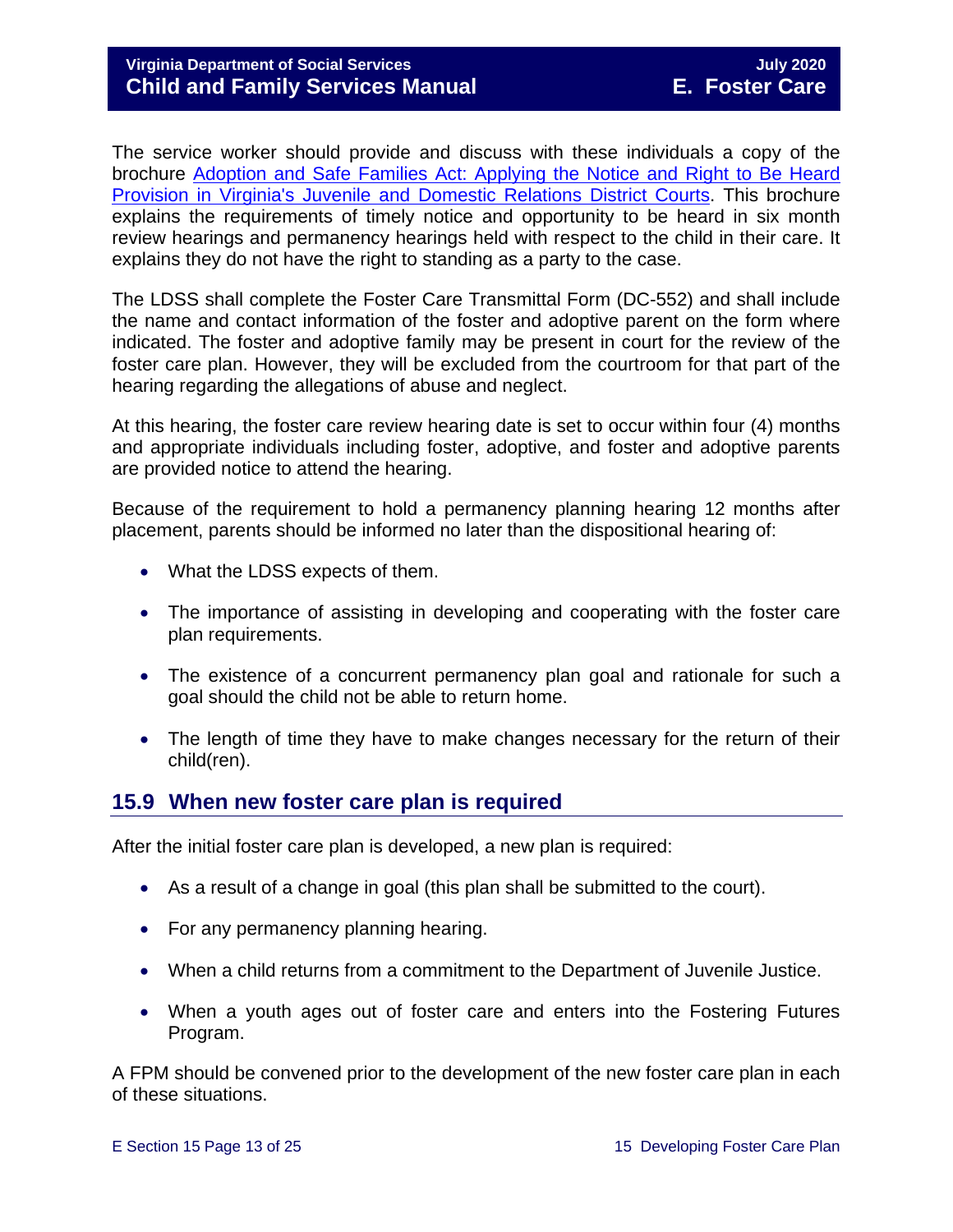### <span id="page-13-0"></span>**15.10 Developing the plan when goal is changed to Adoption**

At the permanency planning hearing, or at any other hearing that results in the decision to change the child's goal to adoption, the LDSS shall file a petition with the court 30 days prior to the hearing to terminate parental rights, along with the foster care plan.

### <span id="page-13-1"></span>**15.10.1 Information needed**

When the goal of Adoption is selected, consultation between the foster care and adoption staff shall occur. Additional information may need to be gathered. This information is critical, as it will serve as a basis for identifying adoption services, will be used in the selection of an appropriate adoptive home, and will be the only information available to the child after adoption about the child's birth family and background. If any of this information is missing from the foster care record, one of the services that shall be identified on the new plan will be to obtain the missing information. The additional information that may need to be gathered includes:

- Detailed information about birth, medical, and developmental history of the child and family, including genetic information.
- Current information on health, developmental, and educational functioning of the child, and recommendations for any necessary follow-up treatment or further check-ups with specialists. If medicals have not been done in the last 12 months, the adoptive placement plan shall reflect that these will be obtained once termination of parental rights has been achieved.
- Information from foster parents about the child's attitudes, habits, and daily routines, their methods of discipline, and pertinent observations as to the child's reactions and relationships in their home, likes and dislikes, nicknames, and favorite toys.
- Information regarding whether the siblings are presently together in foster care, and the relationships of the siblings to each other.
- Information about the child's relationship with the birth family, including extended relatives and an assessment of the impact of termination of parental rights on the child and family.
- Information about the child's relationship with his or her birth family and the child's desire to maintain contact with his parent(s) should be used to consider the possibility of developing a PACCA for the child and, if applicable, should be used in discussing the possibility of a PACCA with the prospective adoptive parents.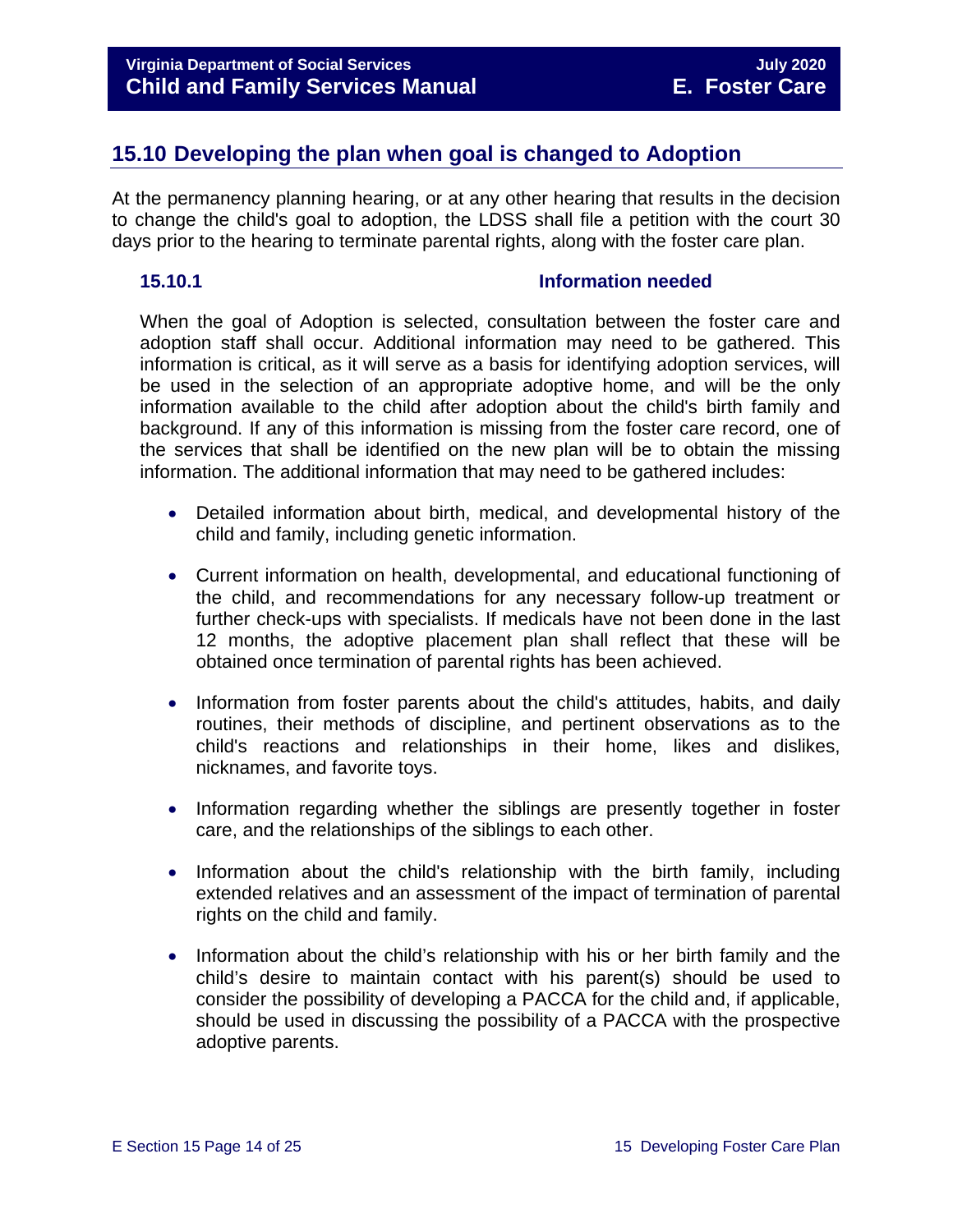• Information about the child's relationship with the foster parents to assess the level of bonding to determine whether the foster parents should be considered as an adoptive resource for the child.

<span id="page-14-0"></span>**15.10.2 Submitting materials to court** 

### **when goal is changed to Adoption**

When submitting a new foster care plan, the LDSS shall submit the following documents to the court **30 days prior** to the scheduled foster care review hearing: requesting a change to the goal of Adoption

- A petition for a foster care review hearing.
- A Foster Care Plan Review Form which shall include any updates to the initial Foster Care Plan.
- A Foster Care Plan Transmittal listing individuals who should receive a copy of the petition and/or be notified of the hearing. These individuals include the child, if age 12 or over, the parents, guardian, or prior custodian, the Guardian Ad Litem, the foster parents, the LDSS, and any other interested parties identified by the LDSS or those the court directs.

The court will review progress toward meeting the foster care goal, approve changes to the plan, enter any appropriate orders, and determine whether reasonable efforts have been made to return the child home, if that is the goal, or to finalize another permanent placement.

The foster care plan shall include:

- A statement and documentation that the goal of Adoption is in the best interest of the child; this is put in Part B or a separate section of the foster care plan.
- The reasons for selecting the goal of Adoption; this is put in Part B or a separate section of the foster care plan (Part A).
- Ongoing services that will be provided to the child, birth parents, and the foster parents.
- The responsibilities of the parents or prior custodian included in the prior assessment and service plan and whether they have or have not met them; this is put in Part B or a separate section of the foster care plan. These responsibilities shall correspond with the responsibilities identified in the initial or any updated foster care plan.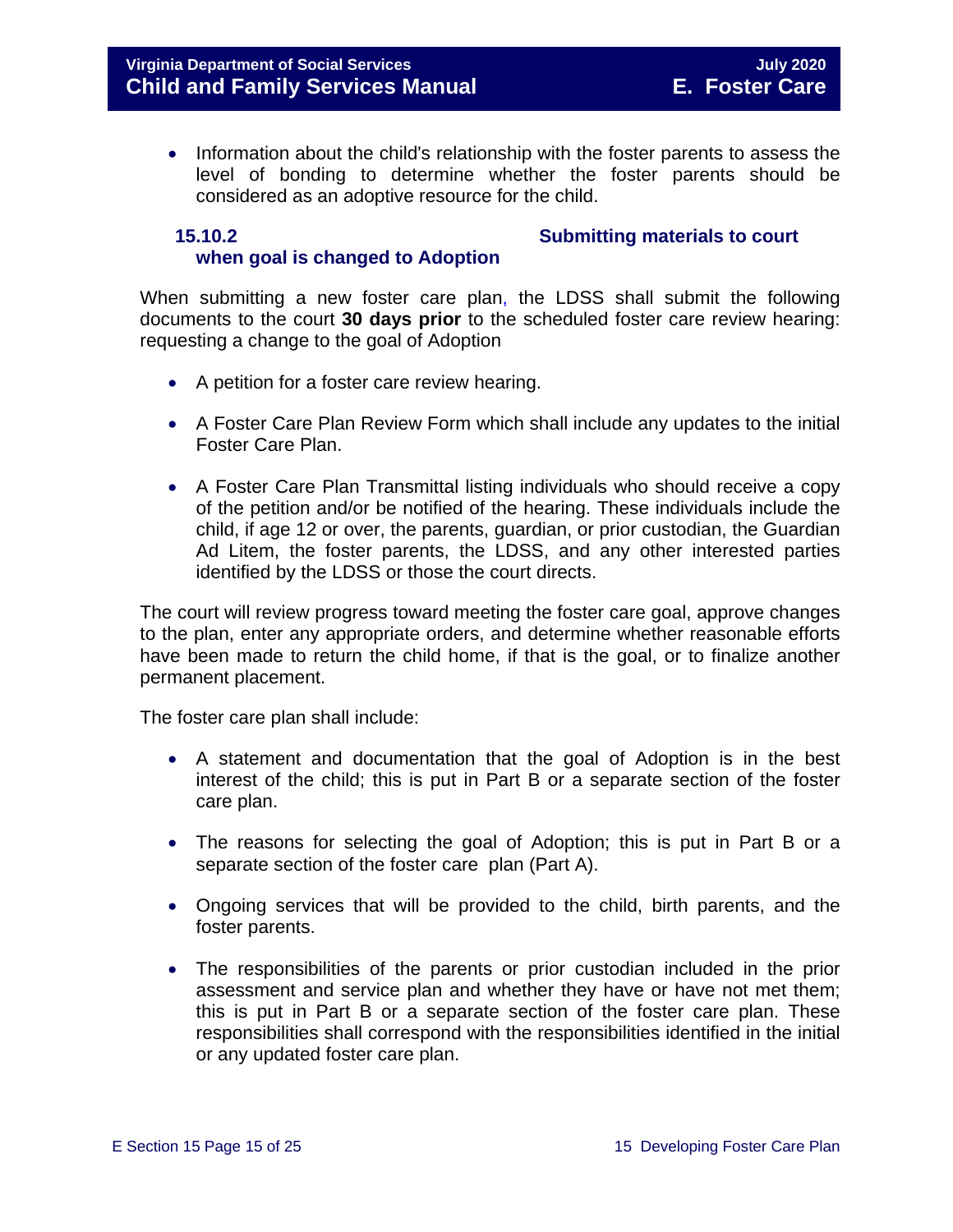- The specific action planned to identify and select an adoptive family and the specific services to be provided to prepare the child for an adoptive family. This includes services to:
	- oBuild trust with the worker who will make the placement.
	- oGather all medical, psychological, social, and family background information for the child's permanent adoption record.
	- o Help the child deal with the past and be committed to an adoptive placement.
	- o Discuss with the child, adoptive parents, and biological parents regarding their desires for post-adoption contact and the availability of a PACCA.
	- oPre-placement services and activities with adoptive parents.
	- $\circ$  Services to meet the child's needs while in foster care waiting for adoptive placement.
	- o Registration with AREVA or other adoption exchanges as well as other recruitment efforts (see [Section 9.8](https://fusion.dss.virginia.gov/Portals/%5Bdfs%5D/Files/DFS%20Manuals/Foster%20Care%20Manuals/Foster%20Care%20Manual%2007-2020/section_9_achieving_permanency_goal_adoption.pdf#page=24) for information about AREVA).
	- oAssessment of the child's special needs for purposes of adoption assistance.
	- oServices for the birth parents including, but not limited to:
		- Services to help them separate from the child and support an adoptive placement.
		- Services to help parents deal with their loss, guilt, and other feelings related to the child.

oServices for the foster parent including, but not limited to:

- Services to gather pertinent information on the child's development and behavior.
- Assessment of the foster parents as a primary adoptive resource for the child or services to help the child move to an adoptive placement.
- Services that will assist the foster parents in meeting the needs of the child including their willingness and desire to consider a PACCA if they are to be the adoptive parents.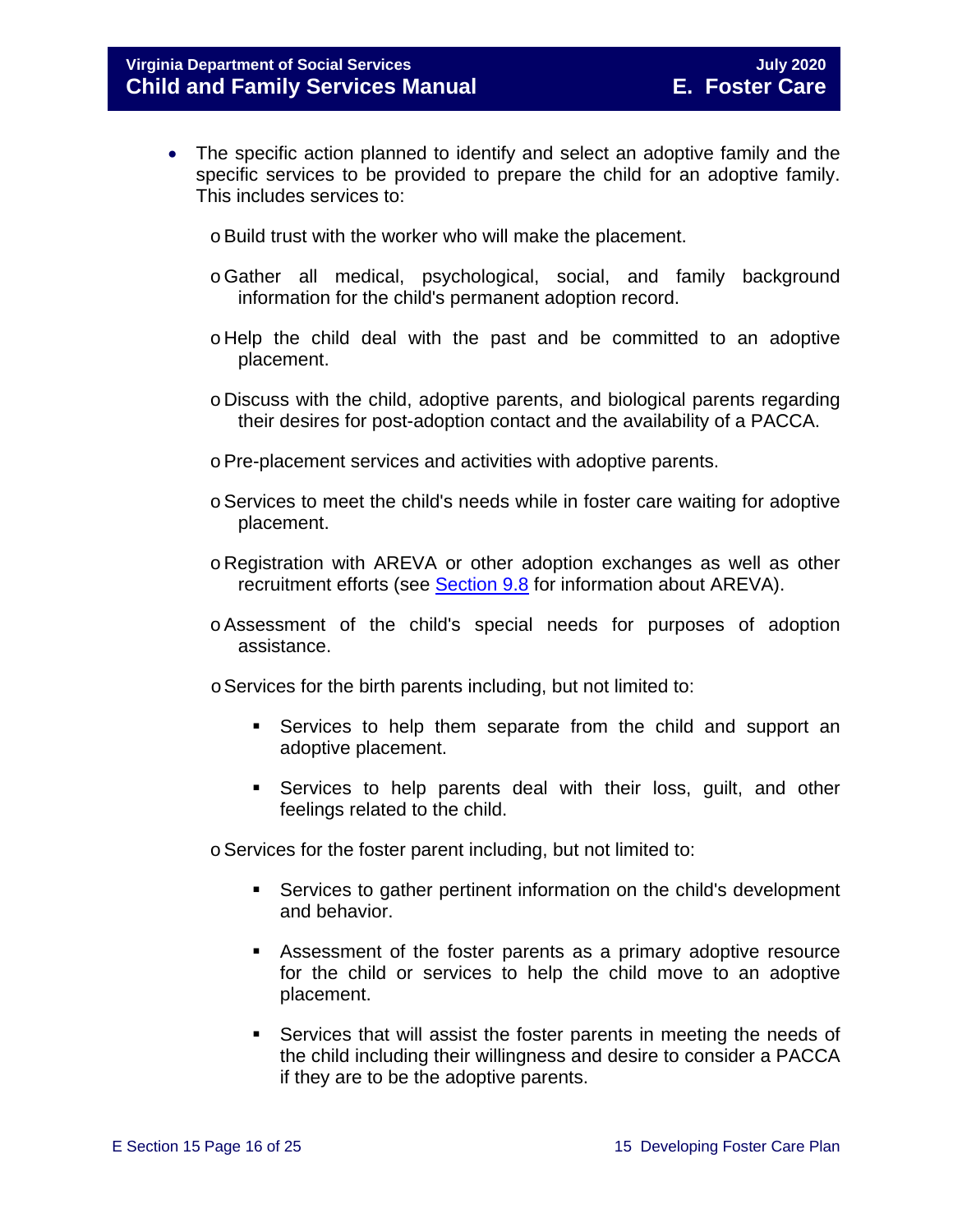The specific services to be provided to the child and adoptive family after adoptive placement are not provided until after termination of parental rights has occurred. Upon submission of the plan and registration with AREVA, the services should be identified in the plan and offered.

### <span id="page-16-0"></span>**15.11 When child returns to foster care**

When a child's legal custody has been returned to his parents or prior custodians from the LDSS and the child subsequently returns to the custody of the LDSS, this is a new foster care episode. A new foster care plan shall be completed and all requirements for foster care plans met.

A child is considered to be on a trial home visit when he or she returns home to his parents or prior custodians from whom he was removed, but remains in the custody of the LDSS. When a child is removed from a trial home visit and returned to a foster care placement and the trial home visit exceeded six (6) months without a court order specifically extending the trial home visit, then the child is considered to be in a new foster care episode. A new foster care plan shall be completed and the timeline for court hearings and panel reviews begins from the date this new episode begins.

Children on trial home visits for six (6) months or less who are removed from the trial home visit continue with the existing foster care episode and the service planning and court timelines already in place.

### <span id="page-16-1"></span>**15.12 Appeals and fair hearings for specific foster care services**

Appeals shall be processed in accordance with Virginia legal requirements (§ [63.2-915](https://law.lis.virginia.gov/vacode/63.2-915/) and [22 VAC 40-201-115\)](https://law.lis.virginia.gov/admincode/title22/agency40/chapter201/section115) and procedures established by the Virginia Board of Social Services. For complete information, see [Appeals and Fair Hearings Unit Procedure](https://fusion.dss.virginia.gov/Portals/%5BAC%5D/Files/Appeals%2C%20Fair%20Hearings%20and%20Civil%20Rights/AFH_Procedure_Manual.pdf)  [Manual 2013](https://fusion.dss.virginia.gov/Portals/%5BAC%5D/Files/Appeals%2C%20Fair%20Hearings%20and%20Civil%20Rights/AFH_Procedure_Manual.pdf) or current manual if updated.

### **for foster care services**

### <span id="page-16-2"></span>**15.12.1 When hearings may be granted**

Any individual whose claim for benefits available pursuant to 42 U.S.C. § 670 et seq. or whose claim for foster care services pursuant to  $\S$  [63.2-905](https://law.lis.virginia.gov/vacode/63.2-905/) is denied or is not acted upon by the local department with reasonable promptness shall have the right to appeal to the Commissioner  $(\S$  [63.2-915\)](https://law.lis.virginia.gov/vacode/63.2-905/). Denied means the refusal to provide a claim for benefits [\(22 VAC 40-201-10\)](https://law.lis.virginia.gov/admincode/title22/agency40/chapter201/section10).

A hearing may be granted when the claim for foster care services includes the following services or placements:

- Foster care basic maintenance and enhanced maintenance payments.
- Foster care services in a foster care plan, specifically: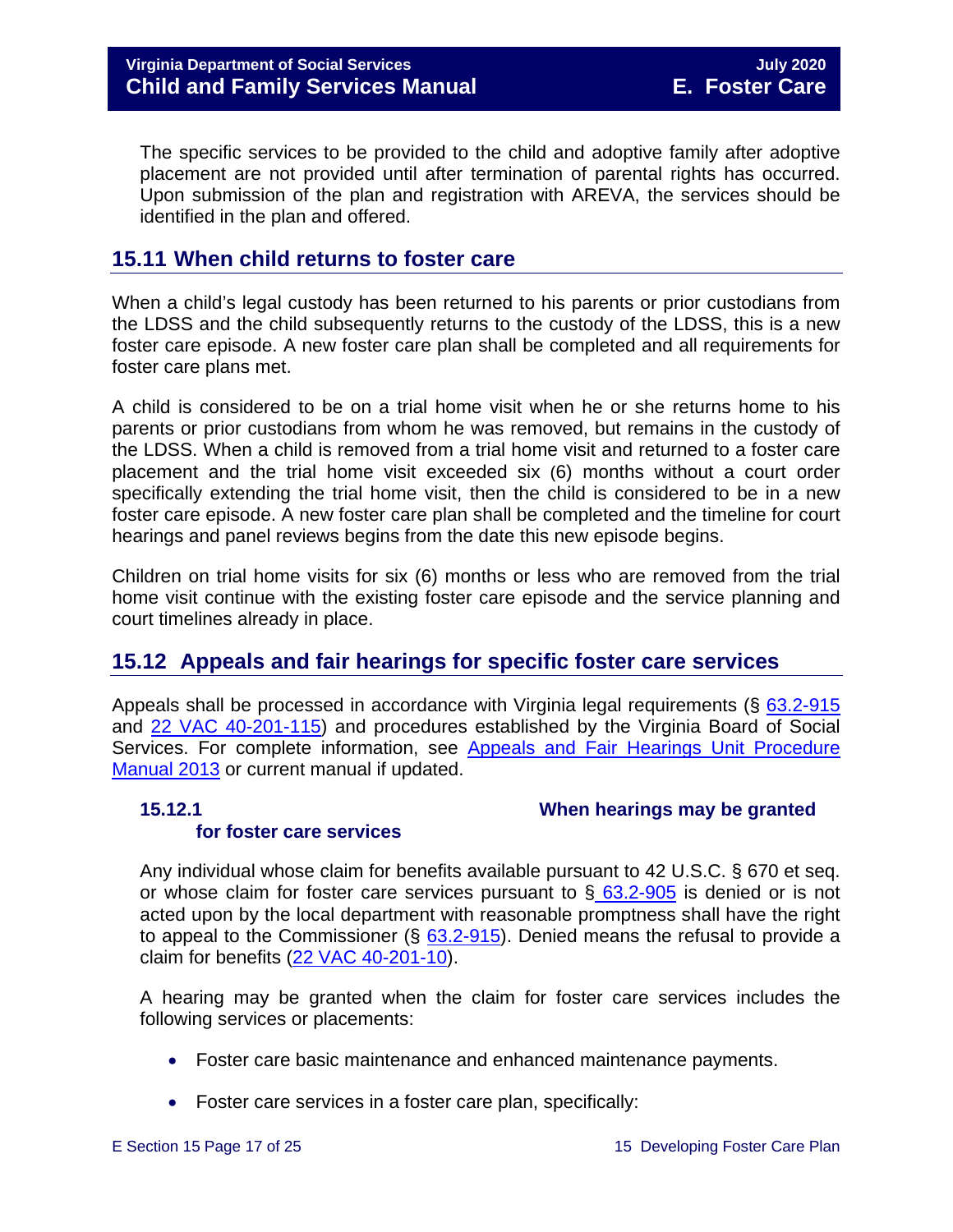- o Services in a foster care plan approved by the court.
- o Foster care services identified in an individual family service plan developed by a family assessment and planning team or other multidisciplinary team and approved by the community policy and management team, pursuant to the Children's Services Act.
- o Services in a transition plan for independent living services.
- o Foster care prevention services in a prevention services plan.

Services shall be delineated in the services section of a written and approved foster care plan. If the service or placement is not in an approved foster care plan, then the denial is not subject to appeal.

- Placement of a child through a non-custodial foster care agreement between the parents or guardians of the child and the LDSS, where legal custody remains with the parents or guardians.
- Placement of a child for adoption when an approved family is available outside the locality with the legal custody of the child, in accordance with [Social Security Act, Title IV, § 471 \(a\) \(23\) \[42 USC 673\]](http://www.ssa.gov/OP_Home/ssact/title04/0471.htm) [\(22 VAC 40-201-10\)](https://law.lis.virginia.gov/admincode/title22/agency40/chapter201/section10).

A hearing need not be granted when the claim for foster care services includes, but is not limited to:

- Automatic maintenance payment adjustments required by state or federal law, unless the reason for the individual appeal is incorrect computation of the maintenance amount [\(22 VAC 40-201-115 B\)](https://law.lis.virginia.gov/admincode/title22/agency40/chapter201/section115).
- Decisions related to the placement of a child in foster care with a specific individual or family. Placement decisions of local boards are final when in accordance with the relevant provisions of title 16.1 of the Code of Virginia, except for the two placement decisions delineated above [\(22 VAC 40-201-](https://law.lis.virginia.gov/admincode/title22/agency40/chapter201/section115) [115 C\)](https://law.lis.virginia.gov/admincode/title22/agency40/chapter201/section115).

The individual shall be allowed to request a hearing within 30 days after receiving written notice of the denial of a claim for benefit. The written notice shall inform the individual of the 30 day time limit to request a hearing. Within ninety (90) days of the individual's request for a hearing, the hearing shall be conducted, a decision reached, and the individual notified of the decision [\(22 VAC 40-201-115 G\)](https://law.lis.virginia.gov/admincode/title22/agency40/chapter201/section115).

### <span id="page-17-1"></span><span id="page-17-0"></span>**15.12.2 Providing written notice**

The LDSS, or in those cases where the LDSS is not involved (i.e., the licensed child placing agency (LCPA), the family assessment and planning team (FAPT), or other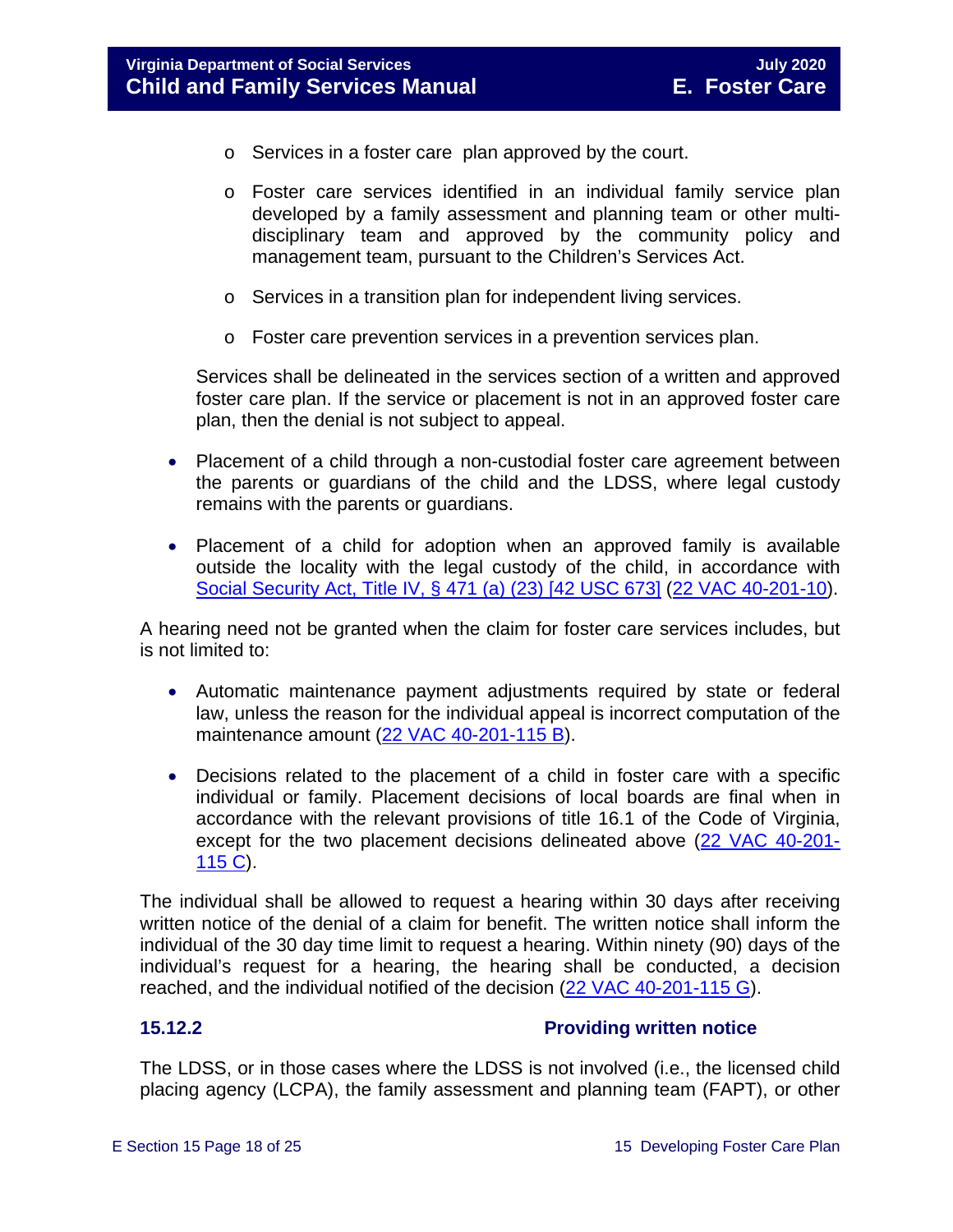multi-disciplinary team), shall provide timely notice of a decision to discontinue, terminate, suspend, or change foster care services or placements for the child as defined in [Section 15.12.1.](#page-16-2) Timely notice means the notice is mailed at least ten (10) days before the date the action becomes effective [\(22 VAC 40-201-115 F\).](https://law.lis.virginia.gov/admincode/title22/agency40/chapter201/section115)

The LDSS, or the LCPA, FAPT or other multi-disciplinary team, shall inform the individual in writing of the right to appeal the denial of benefit or the delay of a decision regarding a benefit at the time:

- The applicable foster care plan is written.
- Any action affecting the claim for benefit.
- A child comes into foster care. Written notice shall be provided to the birth parents or caretakers.
- The foster care agreement is signed. Written notice shall be provided to the guardian ad litem and to the foster parents.

The written notice shall include:

- The individual's right to a hearing.
- The method by which the individual may obtain a hearing.
- That the individual may be represented by an authorized representative, such as legal counsel, relative, friend, or other spokesperson, or the individual may represent self (22 VAC 40-201-115 E).

If the individual requests a hearing after receiving the written notice of the decision and at least **ten (10) days before** the date the action becomes effective, the benefit shall not be suspended, reduced, discontinued or terminated until a decision is rendered after a hearing, unless:

- A determination is made at the hearing that the sole issue is one of state or federal law or policy, or change in state or federal law, and not one of incorrect benefit computation;
- A change affecting the individual's benefit occurs while the hearing decision is pending and the individual fails to request a hearing after notice of the change; or
- The individual specifically requests that he not receive continued benefits pending a hearing decision.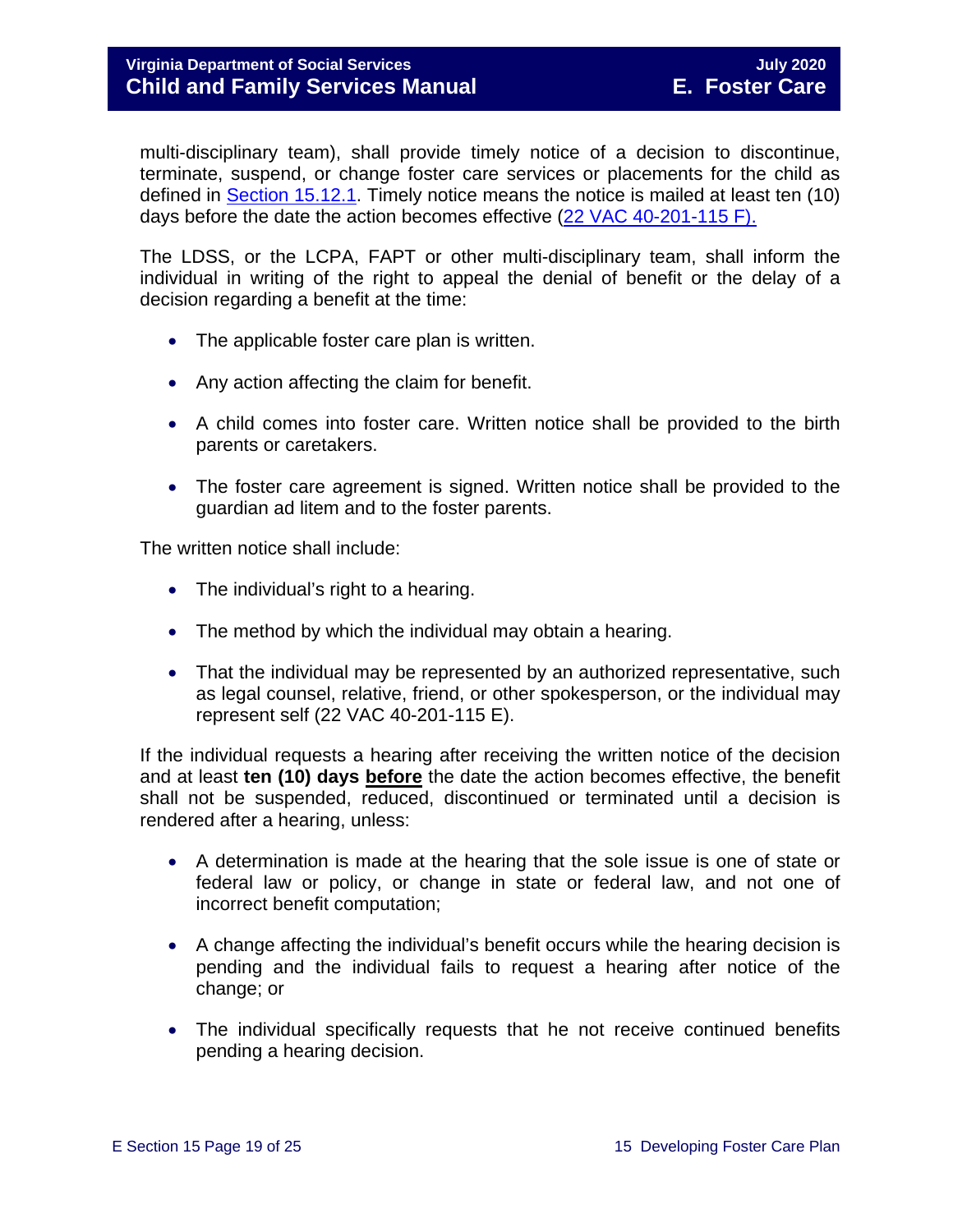Such benefit is subject to recovery if the action is sustained at the hearing (22 VAC 40-201-115 F).

### **15.12.3 Request for appeals**

The individual shall be allowed to request a fair hearing within 30 days after receiving written notice of the denial of foster care services as defined in [Section](#page-16-2)  [15.12.1.](#page-16-2) A person acting on behalf of the individual (e.g., a relative, friend, an attorney, or other spokesperson) may act as their authorized representative and request the hearing [\(See Family Services Appeal Request Form\).](https://fusion.dss.virginia.gov/Portals/%5Bdfs%5D/Files/DFS%20FORMS/Family%20Services-Generic%20Forms/Family%20Services%20Appeal%20Request.pdf)

Requests for appeals must be submitted in writing to:

### <span id="page-19-1"></span><span id="page-19-0"></span>Appeals and Fair Hearings Unit Virginia Department of Social Services 801 East Main Street Richmond, VA 23219-2901

The LDSS must not prejudice or limit the individual's right to appeal a denial. The LDSS must assist the individual in submitting an appeal or in preparing the individual's case, if necessary. The LDSS has an affirmative duty to provide information and referral services to help the individual make use of any legal services available in the community.

### **15.12.4 Validating the appeal**

The LDSS will receive a copy of the individual's appeal request and a validation form from the Appeals and Fair Hearings Unit. The LDSS must specify:

- The action taken by the LDSS.
- The date of the notice of action.
- Whether or not the benefit has been continued during the appeal process.

The LDSS must return the completed validation form and a copy of the Notice of Action within **five (5) working days** to the hearing officer.

When the hearing officer determines the appeal request is valid, the LDSS and the individual are notified in writing of the date for the Administrative Hearing. Written notice of the hearing date is provided at least **ten (10) days** prior to the date for the Administrative Hearing. The notice includes information about the appeal rights of the individual. The hearing is scheduled and conducted at a time, date, and place convenient to the individual. It is usually conducted by teleconference. The hearing officer will order continuation of benefit where required, if the LDSS has not already taken such action.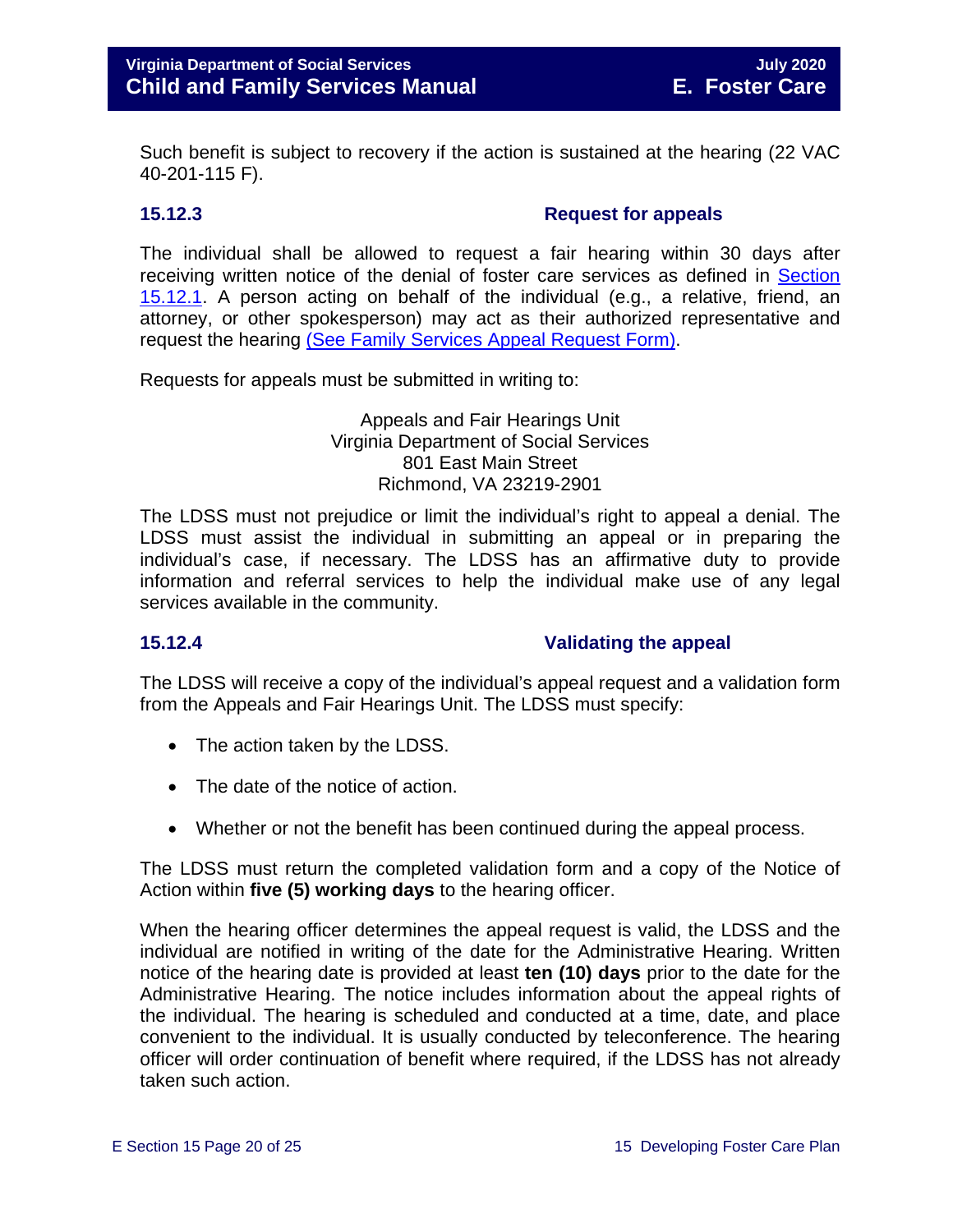If the individual requests a hearing within ten (10) days after the date the action becomes effective, the hearing officer may require that the benefit shall be reinstated and continued until a decision is rendered at the hearing, unless:

- The individual specifically requests that continued benefit not be paid pending the hearing decision;
- In any case where action was taken without timely notice and the individual requests a hearing within ten (10) days of the mailing of the notice of the action, and a determination is made at the hearing that the sole issue is one of state or federal law or policy, and the hearing officer determines that the action resulted from other than the application of state or federal law or policy, or a change in state or federal law, unless the individual specifically requests that he not receive continued benefits pending the hearing decision [\(22 VAC](https://law.lis.virginia.gov/admincode/title22/agency40/chapter201/section115)  [40-201-115 H\)](https://law.lis.virginia.gov/admincode/title22/agency40/chapter201/section115).

When the hearing officer determines the appeal request is invalid, the LDSS and individual receive written notification with an explanation of the reason for the determination that an administrative appeal hearing cannot be granted.

A copy of the completed validation form, the Notice of Action, and the written notification from the hearing officer shall be placed in the child's foster care paper case record.

For complete information, see Appeals and Fair Hearings Unit Procedure Manual [2013](https://fusion.dss.virginia.gov/Portals/%5BAC%5D/Files/Appeals%2C%20Fair%20Hearings%20and%20Civil%20Rights/AFH_Procedure_Manual.pdf) or current manual if updated.

### <span id="page-20-0"></span>**15.12.5 Summary of Facts**

Upon receiving notification of the scheduled administrative hearing, the LDSS must prepare a Summary of Facts of the case [\(See Summary of Facts Form\).](https://fusion.dss.virginia.gov/Portals/%5Bdfs%5D/Files/DFS%20FORMS/Family%20Services-Generic%20Forms/Family%20Services%20Summary%20of%20Facts.pdf) A copy of the summary should be received by the hearing officer and the individual at least **five (5) days** prior to the hearing.

The summary should include:

- Identifying case information.
	- o Name of LDSS.
	- o Name and address of child and individual.
	- o Foster care case number.
- All relevant information about the action being appealed.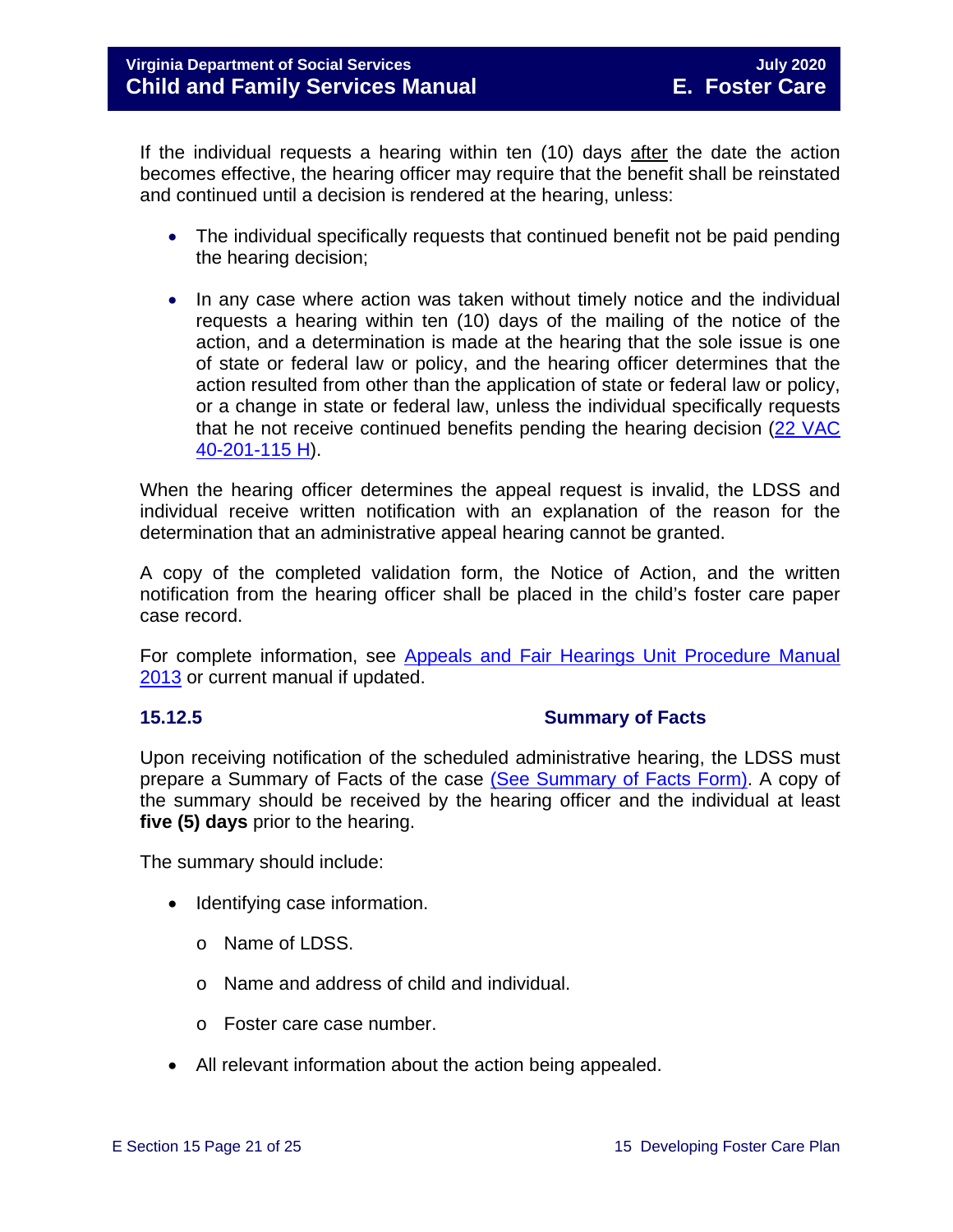- oStatement of issue (e.g., the specific foster care service or placement that was denied as defined in [Section 15.12.1;](#page-16-2) the determination by the LDSS; the type, amount, and date of maintenance payment, service, and/or placement that was denied; the alleged failure of the LDSS to act promptly).
- oLogical, chronological sequence of events which led to the action taken by the LDSS (e.g., specific dates; actions that occurred or did not occur; LDSS actions to resolve the issues). The LDSS should assume that the reader is not familiar with the facts of the case or the program policy.
- o Description of specific calculations and policy or guidance used to determine amounts, when applicable. If specific figures are disputed, the reasons underlying the dispute must be addressed.
- oThe individual's request for and date of appeal, including quoted words from the individual regarding the issue and their reasons for appealing.
- Specific citation(s) and language quoted from law, policy, and/or the guidance manual on which LDSS action was based.
- Relevant provisions of the service plan or agreement, as applicable (e.g., number of hours, number of service units, period of time authorized, provisions).
- Copies of all other relevant documentation regarding the action being appealed (e.g., documents submitted, notices, forms, letters).
- Signature of LDSS Director and date.

The Summary of Facts, including all attachments, must be signed and sent to the individual, their representative if any, and the hearing officer.

A copy of the Summary of Facts shall be placed in the child's foster care paper case record.

For complete information, see Appeals and Fair Hearings Unit Procedure Manual [2013](https://fusion.dss.virginia.gov/Portals/%5BAC%5D/Files/Appeals%2C%20Fair%20Hearings%20and%20Civil%20Rights/AFH_Procedure_Manual.pdf) or current manual if updated.

### <span id="page-21-0"></span>**15.12.6 Administrative Hearing**

The formal administrative hearing is conducted by the VDSS hearing officer. The hearing officer is an impartial person charged by the Commissioner to hear appeals and decide if the LDSS followed policy and procedure in making a decision. The hearing shall include consideration of the denial of a claim for benefits or the failure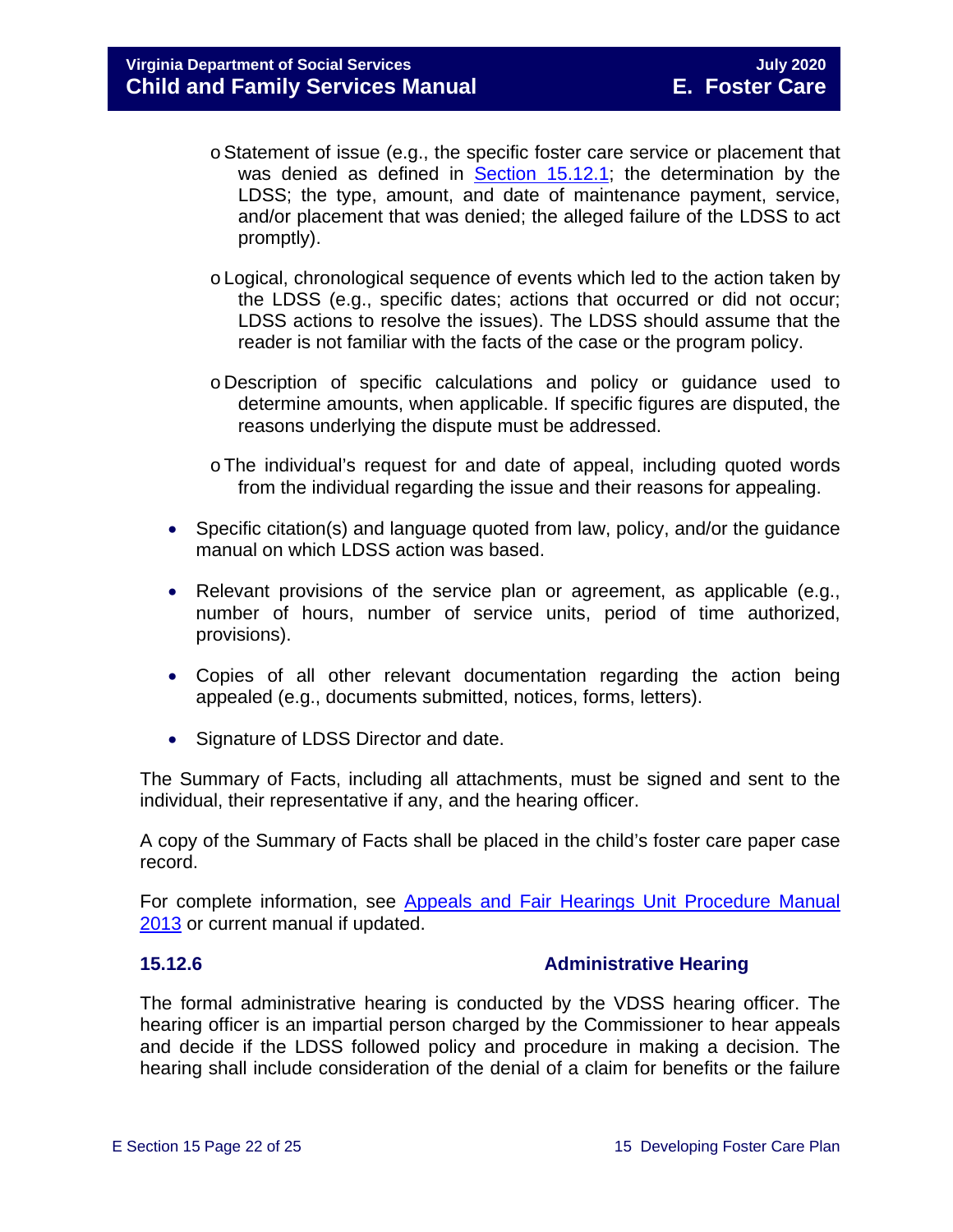of the LDSS to act with reasonable promptness on a request for a benefit for the individual [\(22 VAC 40-201-115 K\)](https://law.lis.virginia.gov/admincode/title22/agency40/chapter201/section115).

At the hearing, the individual and/or their authorized representative will have adequate opportunity to:

- Examine all documents and records used at the hearing, including information relied upon by the LDSS, the LCPA, the FAPT, or other multi-disciplinary team in considering the request for a benefit to the extent that the information does not violate confidentiality requirements.
- Present the case.
- Bring witnesses.
- Establish all pertinent facts and circumstances.
- Advance any arguments without undue interference.
- Question or refute any testimony or evidence, including the opportunity to confront and cross-examine witnesses [\(22 VAC 40-201-115 L\)](https://law.lis.virginia.gov/admincode/title22/agency40/chapter201/section115).

The LDSS will have the opportunity to:

- Clarify or modify its statements contained in the Summary of Facts.
- Question the individual and his witnesses on the salient issue(s).
- Examine all documents submitted by the individual or their authorized representative.

Only relevant evidence related to the issue(s) being appealed is admissible at the hearing.

There is a legal presumption that the LDSS acted in accordance with law and policy and the burden of proof is on the individual to demonstrate LDSS error.

The decision of the hearing officer shall be based exclusively on the evidence and other materials (i.e., documents or testaments) introduced at the hearing. Evidence includes all applicable laws, regulations, policies, and guidance manuals.

The hearing officer shall notify the LDSS and individuals in writing of its decision on the appeal within 90 days following the date the appeal request was received by the VDSS, except when a postponement was requested. If the hearing was postponed, the time limit will be extended for as many days as the hearing was postponed. The decision shall consist of a memorandum decision summarizing the facts and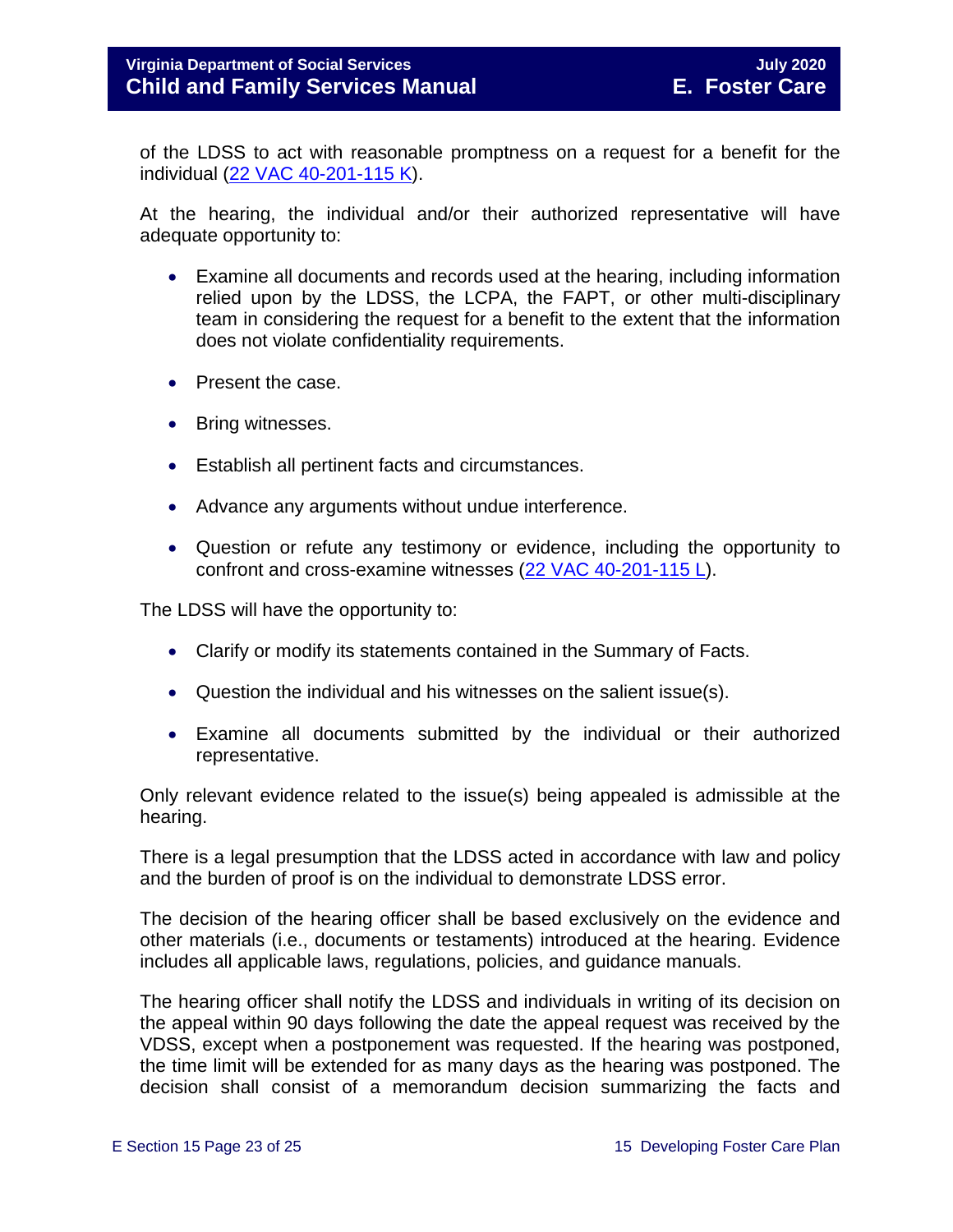identifying the state or federal law, regulation, policy and guidance supporting the decision.

The decision of the hearing officer is final and binding when the decision is mailed to the LDSS and the individual. When the hearing decision is favorable to the individual, the LDSS, LCPA, FAPT or other multi-disciplinary team shall promptly begin the process to provide the requested service, or in the case of foster care maintenance, make corrective payments retroactively to the date the incorrect action was taken, unless foster care maintenance payments were continued pending the hearing decision. The LDSS must ensure that administrative action is taken to implement the hearing officer's decision no later than **ten (10) working days** following the date of the decision, regardless of whether the individual requests further review by the Circuit Court. See the Appeals and Fair Hearings Unit [Procedure Manual 2013](https://fusion.dss.virginia.gov/Portals/%5BAC%5D/Files/Appeals%2C%20Fair%20Hearings%20and%20Civil%20Rights/AFH_Procedure_Manual.pdf) for exceptions to implementation within this time period. After corrective action is taken, the LDSS must notify the individual and the hearing officer in writing that the agency has complied with the decision.

All documents from the hearing, the written memorandum decision of the hearing officer, and the LDSS written notice documenting compliance with the decision, when applicable, shall be placed in the child's foster care paper case record.

For complete information, see [Appeals and Fair Hearings Unit Procedure Manual](https://fusion.dss.virginia.gov/Portals/%5BAC%5D/Files/Appeals%2C%20Fair%20Hearings%20and%20Civil%20Rights/AFH_Procedure_Manual.pdf)  [2013](https://fusion.dss.virginia.gov/Portals/%5BAC%5D/Files/Appeals%2C%20Fair%20Hearings%20and%20Civil%20Rights/AFH_Procedure_Manual.pdf) or current manual if updated.

### <span id="page-23-0"></span>**15.12.7 Withdrawal statement**

If the LDSS and individual resolve the issue at any time after the Appeals and Fair Hearings Unit receives the individuals' request for an Administrative Review Hearing, the individual must provide a written statement withdrawing the appeal request. The withdrawal statement is sent to the hearing officer with a copy to the LDSS. The withdrawal statement shall be placed in the child's foster care paper case record.

When the request is withdrawn by the individual in writing, or when the request is abandoned, the hearing officer may deny or dismiss the request for a hearing. Abandonment is deemed to have occurred if the individual without good cause fails to appear by himself or by his authorized representative at the hearing scheduled for the individual [\(22 VAC 40-201-115 J\).](https://law.lis.virginia.gov/admincode/title22/agency40/chapter201/section115)

### <span id="page-23-1"></span>**15.12.8 Appeal to Circuit Court**

The individual aggrieved by the decision of the hearing officer may seek further review of the decision by the appropriate Circuit Court. The individual has thirty (30) days from the date of service (the date they actually received the hearing officer's decision or the date it was mailed to the individual, whichever occurred first) to provide notice of his intent to file an appeal with the circuit court.